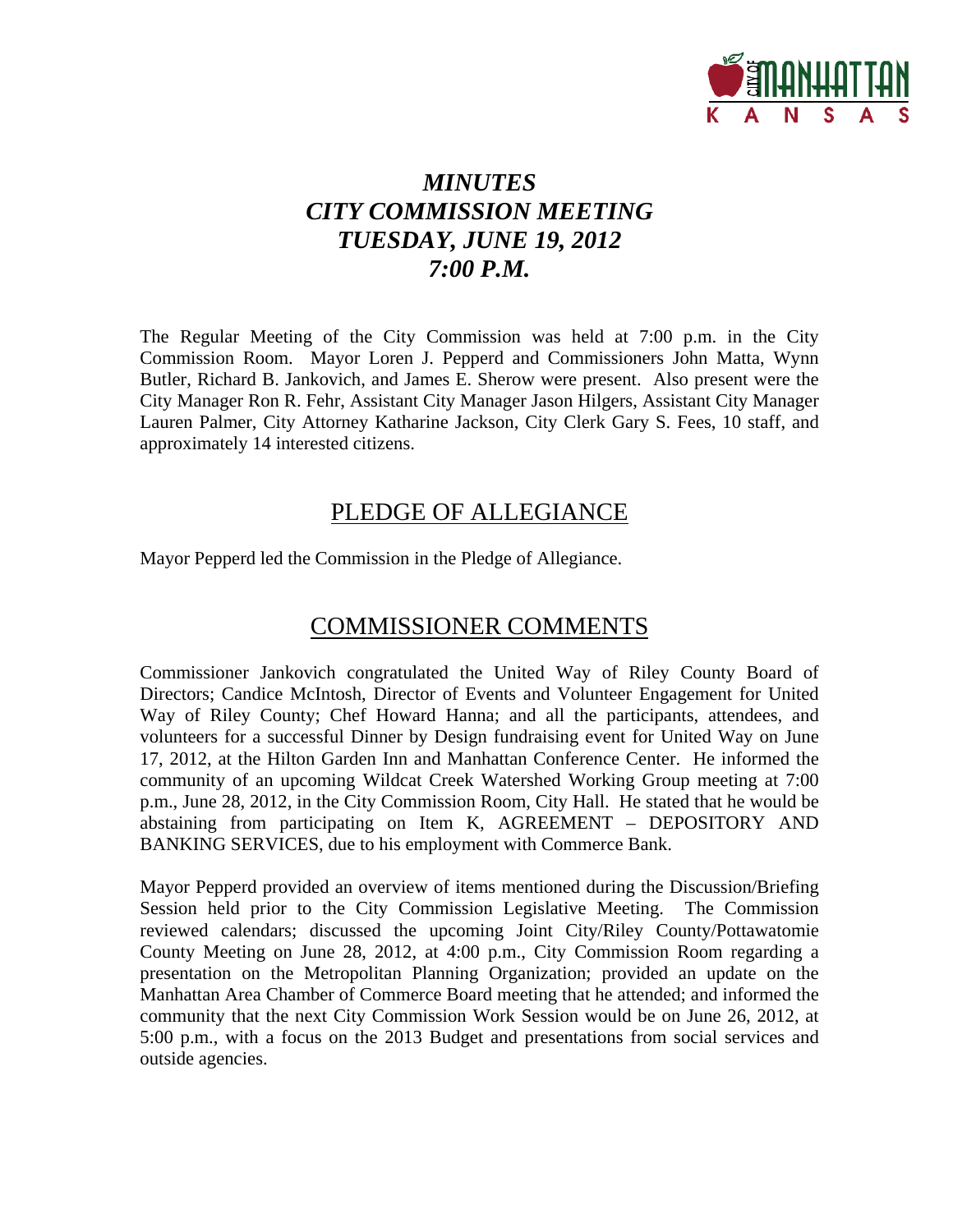## COMMISSIONER COMMENTS *(CONTINUED)*

Ron Fehr, City Manager, provided additional information on the purpose of the presentation regarding the Metropolitan Planning Organization for the upcoming Joint City/Riley County/Pottawatomie County Meeting at 4:00 p.m., June 28, 2012, in the City Commission Room.

## CONSENT AGENDA

(\* denotes those items discussed)

### **MINUTES**

The Commission approved the minutes of the Regular City Commission Meeting held Tuesday, June 5, 2012, and the Special City Commission Meeting held on Tuesday, June 12, 2012.

### **CLAIMS REGISTER**

The Commission approved Claims Register No. 2704 authorizing and approving the payment of claims from May 30, 2012, to June 12, 2012, in the amount of \$3,696,057.75.

### **LICENSES**

The Commission approved a Fireworks Display License for July 4, 2012, for the Manhattan Country Club, 1531 North 10<sup>th</sup> Street and a Fireworks Display License for July 4, 2012, for Steve Brewer, CiCo Park.

### **ORDINANCE NO. 6951 – AMEND FINAL DEVELOPMENT PLAN – LOT 4, DOWNTOWN ENTERTAINMENT DISTRICT PUD**

The Commission approved Ordinance No. 6951 amending Ordinance No. 6804 and the Final Development Plan of Lot 4, Downtown Entertainment District Commercial Planned Unit Development District, based on the findings in the Staff Report, with the one condition recommended by the Manhattan Urban Area Planning Board *(See Attachment No. 1).*

### **ORDINANCE NO. 6952 – NO PARKING ZONE – SHUSS ROAD (SOUTHWIND PLACE TO JOHNSON VALLEY DRIVE)**

The Commission approved Ordinance No. 6952 designating a "No Parking Zone" along both sides of Shuss Road from Southwind Place to Johnson Valley Drive.

### **ORDINANCE NO. 6953 – SPEED LIMIT – SHUSS ROAD (SOUTHWIND PLACE TO JOHNSON VALLEY DRIVE)**

The Commission approved Ordinance No. 6953 establishing a 25 mph speed limit along Shuss Road from Southwind Place to Johnson Valley Drive.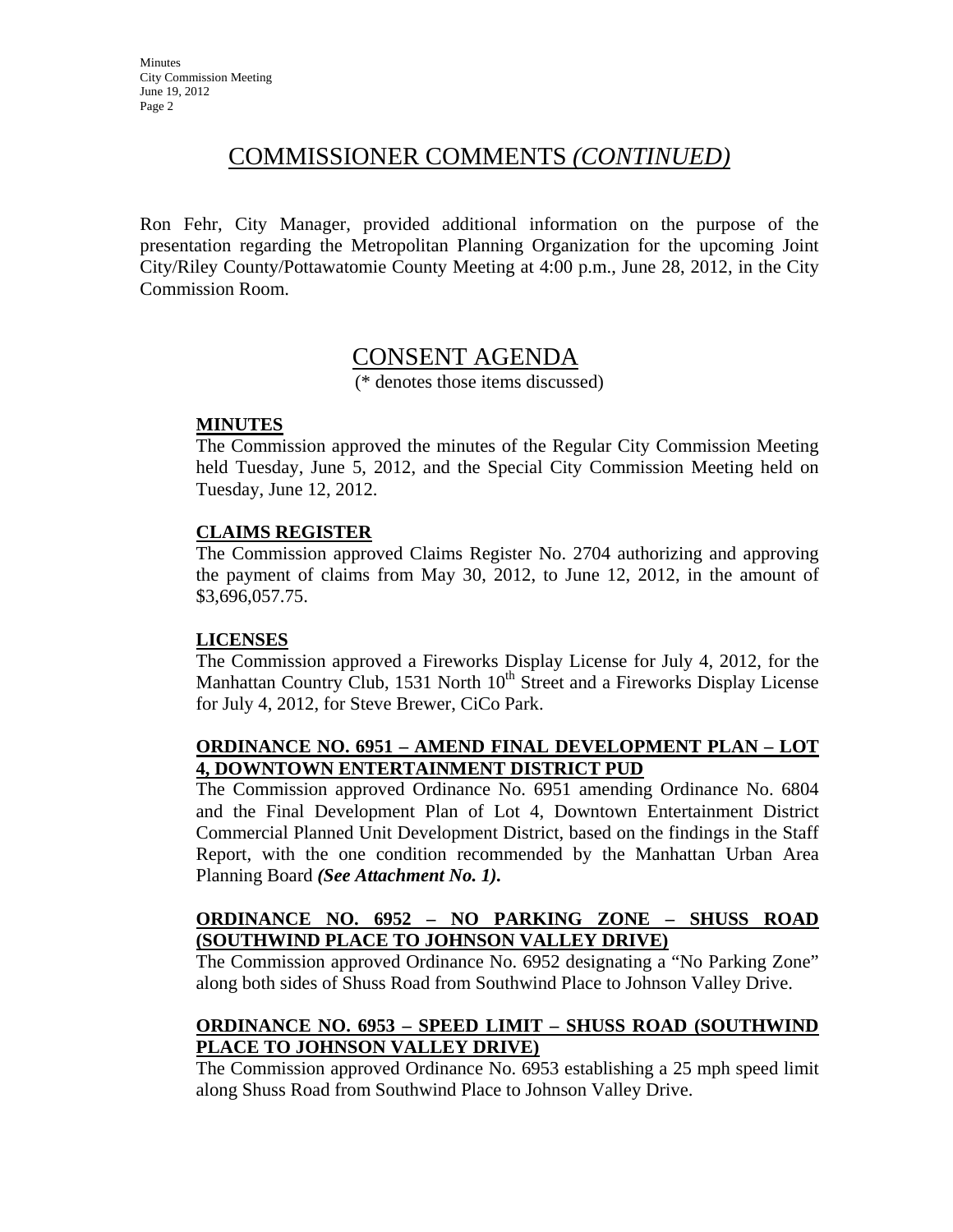### **\* ORDINANCE NO. 6954 – NO PARKING 3 A.M. – 6 A.M. – 1100 BLOCK OF LARAMIE STREET**

Ron Fehr, City Manager, provided clarification on the item.

The Commission approved Ordinance No. 6954 designating a "No Parking 3 a.m. to 6 a.m." zone along the north and south side of the 1100 block of Laramie Street and the east side of  $12<sup>th</sup>$  Street from its intersection with Laramie Street thence south 180 feet to the alley between Laramie Street and Fremont Street.

### **\* ORDINANCE NO. 6955 – AMEND – MOVING STRUCTURES OR BUILDINGS**

Katie Jackson, City Attorney, provided additional information and clarification on the item. She then responded to questions from the Commission regarding the complexities and difficulties in trying to interpret private covenants and the issues associated in determining neighborhood fit, defining standards, ensuring legal validity, and considering justification by the City Commission.

After additional discussion and comments from the Commission, Ron Fehr, City Manager, suggested that the Commission approve this ordinance amending various sections as recommended. He stated that the Legal Department can investigate the incorporation of neighborhood recommendations and neighborhood fit and bring the item back to a future Work Session in order to work through the issues and to become better educated on the pros and cons.

The Commission approved Ordinance No. 6955 amending Sec. 8-217, Sec. 8-232, Sec. 8-236, Sec. 8-237, and Sec. 8-241 of the Code of Ordinances relating to moving structures or buildings within the city limits.

### **SET PUBLIC HEARING DATE – SPECIAL ASSESSMENTS**

The Commission set July 3, 2012, as the date to hold the public hearing levying special assessments against the benefiting properties in the following two (2) projects which have been completed: *KSU Foundation Addition – Sanitary Sewer (SS0812) and Miller Ranch Addition, Unit Three, Phase Two – Street (ST1102).*

### **REQUEST FOR QUALIFICATIONS – PARKS AND RECREATION EXPANSION/CITY AUDITORIUM RENOVATION (SP1206)**

Commissioner Matta requested this item be moved to the end of General Agenda.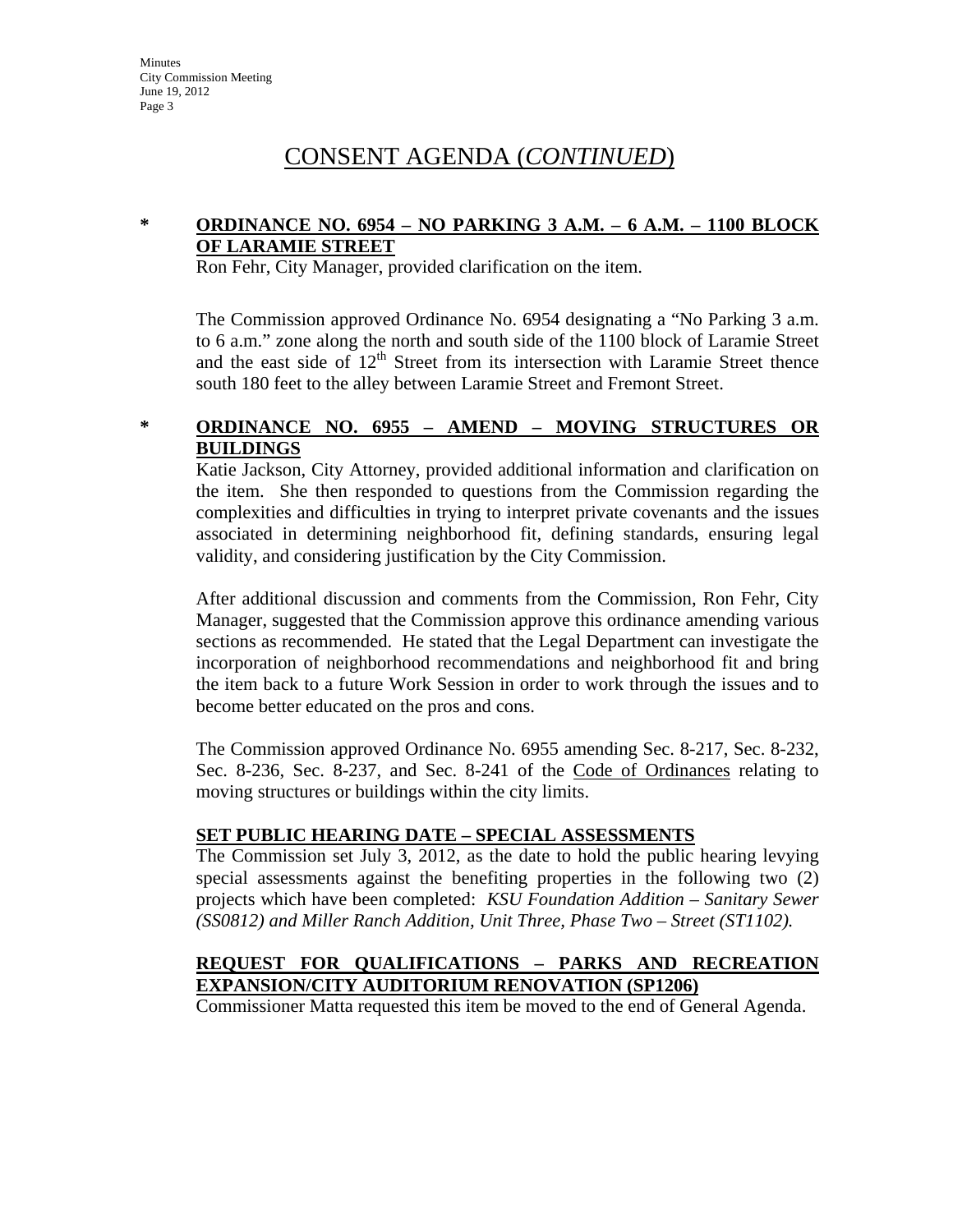### **AWARD CONTRACT – HOUSING REHABILITATION PROGRAM – 1818 ROCKHILL ROAD**

The Commission accepted the bids for 1818 Rockhill Road; awarded the bid to the lowest responsible bidder; authorized the Mayor and City Clerk to enter into agreements with the contractor and property owner for expenditure of Housing Rehabilitation Funds; and authorized City Administration to approve any necessary change orders.

### **\* AGREEMENT – DEPOSITORY AND BANKING SERVICES**

Bernie Hayen, Director of Finance, responded to questions from Commissioner Butler regarding the depository and banking services agreement. He elaborated on optional services including a P-Card for vendor payments and a City-sponsored affinity credit card where the City would share in revenue generated. He then responded to additional questions from the Commission.

The Commission authorized City Administration to finalize and the Mayor and City Clerk to execute a depository and banking services agreement with Commerce Bank (July 1, 2012 to June 30, 2017).

### **DEVELOPMENT AGREEMENT – ALPHA TAU OMEGA (1632 MCCAIN LANE) (SS1206, WA1207)**

The Commission authorized City Administration to finalize and the City Manager to execute the development agreement with Delta Theta Chapter of Alpha Tau Omega Building Corporation for water main (WA1207) and sanitary sewer (SS1206) improvements for its new house located at 1632 McCain Lane.

### **PURCHASE – MANHATTAN REGIONAL AIRPORT - 2012 TRACTOR WITH LOADER AND MOWER DECK ATTACHMENTS (CIP #AP001E)**

The Commission authorized City Administration to purchase in the amount of \$81,934.47 a 2012 Tractor with loader and mower deck attachments for the Manhattan Regional Airport from Concordia Tractor, Inc., of Abilene, Kansas.

### **RENEW – COMPUTER SOFTWARE UPGRADE, MAINTENANCE, AND SUPPORT SERVICES**

The Commission authorized the City of Manhattan to renew the computer software upgrade, maintenance, and support services agreement for a term of July 1, 2012, to June 30, 2013, in the amount of \$72,727.68 with SunGard Public Sector, Inc., of Lake Mary, Florida.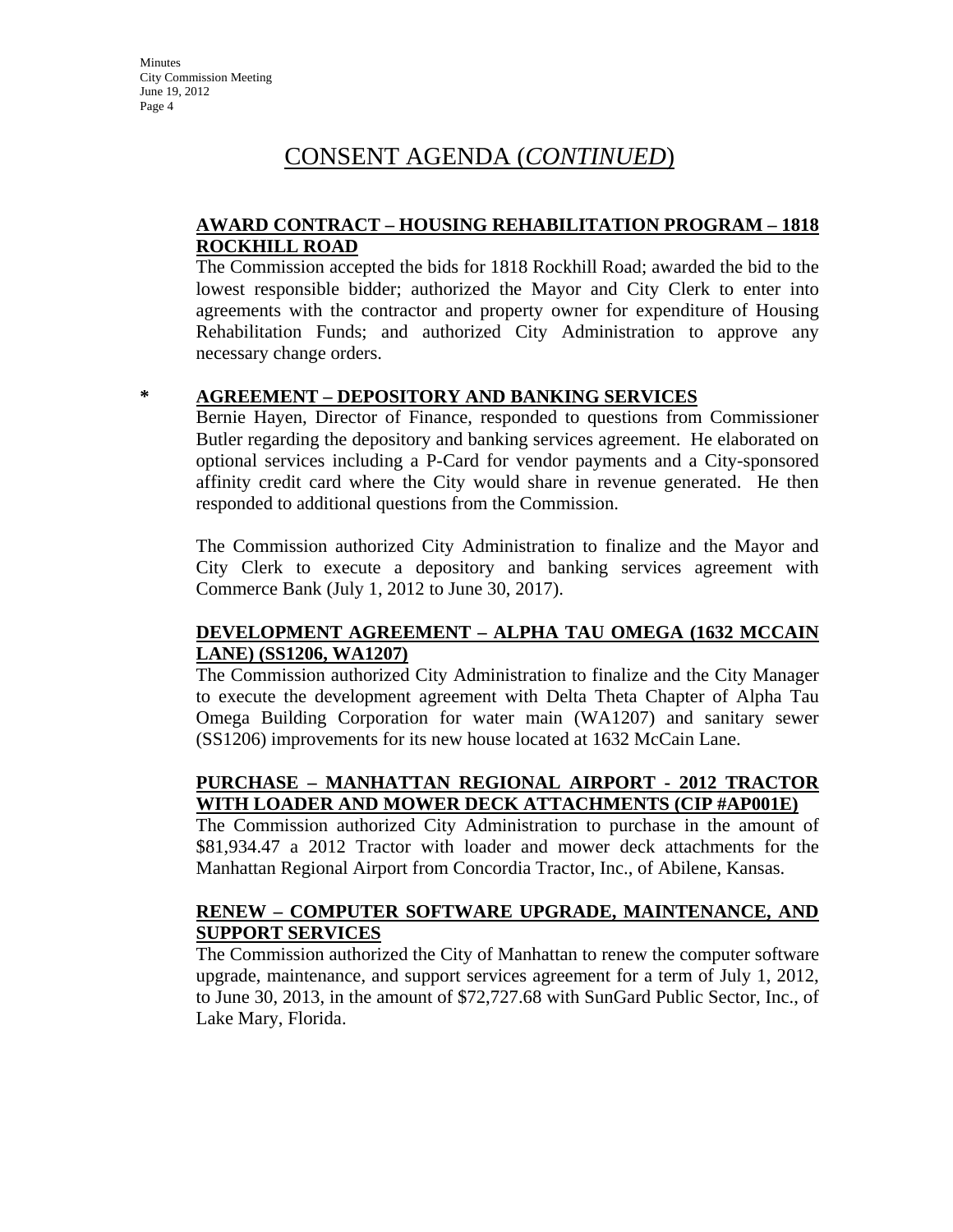### **BOARD APPOINTMENTS**

The Commission approved appointments by Mayor Pepperd to various boards and committees of the City.

#### *Airport Advisory Board*

Re-appointment of Carl Reed, 2805 Tatarrax Drive, to a three-year Pottawatomie County term. Mr. Reed's term will begin June 27, 2012, and will expire June 26, 2015.

Appointment of Scot Bird, 7581 South Hwy 77, Junction City, to a three-year Fort-Riley term. Mr. Bird's term will begin June 27, 2012, and will expire June 26, 2015.

#### *Code Appeals Board*

Re-appointment of Pat Cox, 7228 Deer Trail Road, to a three-year Engineer term. Mr. Cox's term begins immediately, and will expire May 31, 2015.

#### *Corporate Technology Park Architectural Review Committee*

Re-appointment of Stacy Kohlmeier, 3446 Vanesta Drive, to a three-year term. Ms. Kohlmeier's term will begin August 16, 2012, and will expire August 15, 2015.

### *Historic Resources Board*

Re-appointment of Michael Krysko, 1517 Leavenworth Street, to a three-year History term. Mr. Krysko's term begins immediately, and will expire April 30, 2015.

Appointment of Angie Danner, 419 Oakdale Drive, to a three-year Real-Estate term. Ms. Danner's term begins immediately, and will expire April 30, 2015.

### *Joint Corrections Advisory Board*

Re-appointment of Linda Teener, 1900 Judson Street, to a two-year Adult term. Ms. Teener's term will begin July 1, 2012, and will expire June 30, 2014.

Re-appointment of Linda Teener, 1900 Judson Street, to a three-year Juvenile term. Ms. Teener's term will begin July 1, 2013, and will expire June 30, 2016.

### *Social Services Advisory Board*

Appointment of John Ford, 2102 Sloan Street Apt. #2, to a three-year term. Mr. Ford's term will begin July 1, 2012, and will expire June 30, 2015.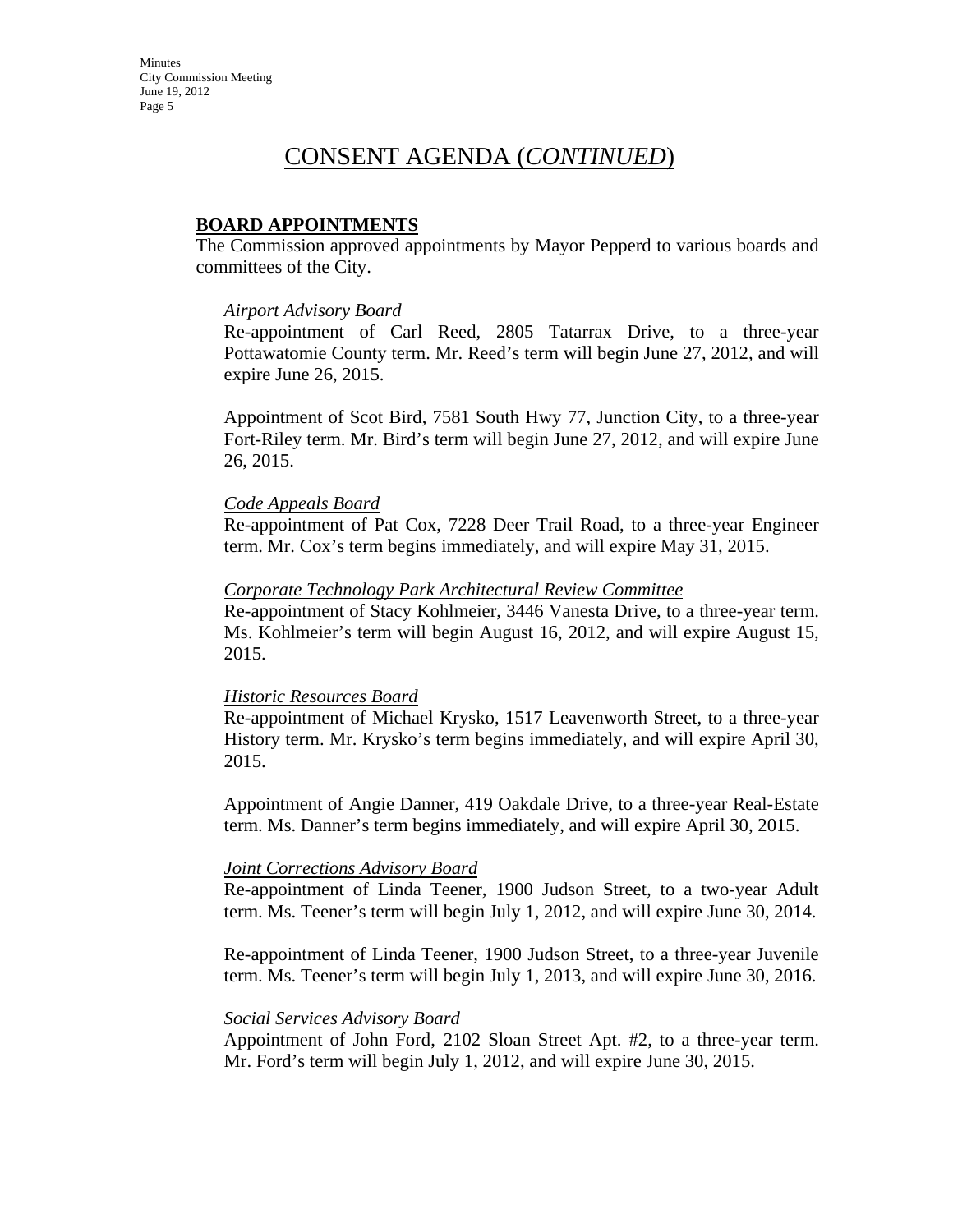### **BOARD APPOINTMENTS** *(CONTINUED)*

*Special Alcohol Funds Advisory Board*

Appointment of Brad Waller, 3712 Wreath Avenue, to fill the unexpired term of Yvonne Lacy. Mr. Waller's term will begin July 1, 2012, and will expire June 30, 2013.

After discussion and comments from the Commission, Commissioner Sherow moved to approve the consent agenda, as read, with Item I, REQUEST FOR QUALIFICATIONS – PARKS AND RECREATION EXPANSION/CITY AUDITORIUM RENOVATION, to be moved to the end of the General Agenda. Commissioner Butler seconded the motion. On a roll call vote, motion carried 5-0, with the exception of Item K, AGREEMENT – DEPOSITORY AND BANKING SERVICES, and Item L, DEVELOPMENT AGREEMENT – ALPHA TAU OMEGA (1632 MCCAIN LANE), which carried 4-0-1, with Commissioner Jankovich abstaining on each item.

## GENERAL AGENDA

### **TASK ORDER NO. 4/FEDERAL GRANT - DESIGN AND BID SERVICES - PASSENGER TERMINAL (AIP 3-20-0052-42)**

Peter Van Kuren, Airport Director, presented an overview of the Terminal Area Plan, Task Order No. 4, the Federal Aviation Administration (FAA) grant offer, and the local share financing for the project, which is anticipated to be done through the issuance of temporary notes with plans to fund the annual debt service from Passenger Facility Charges (PFC). He then responded to questions from the Commission regarding the PFCs.

Ron Fehr, City Manager, and Peter Van Kuren, Airport Director, provided clarification on the use of the PFC charges and financing for the proposed project.

After discussion and comments from the Commission, Commissioner Sherow moved to authorize the Mayor and City Clerk to execute Task Order No. 4 in the amount of \$1,289,578.00 with Mead & Hunt, Inc., of Madison, Wisconsin; accept the FAA Grant Offer in the amount of \$911,565.00 for the design of the Passenger Terminal expansion at the Manhattan Regional Airport; and approve Resolution No. 061912-A, authorizing the issuance of temporary notes for the Airport Terminal design. Commissioner Jankovich seconded the motion. On a roll call vote, motion carried 5-0.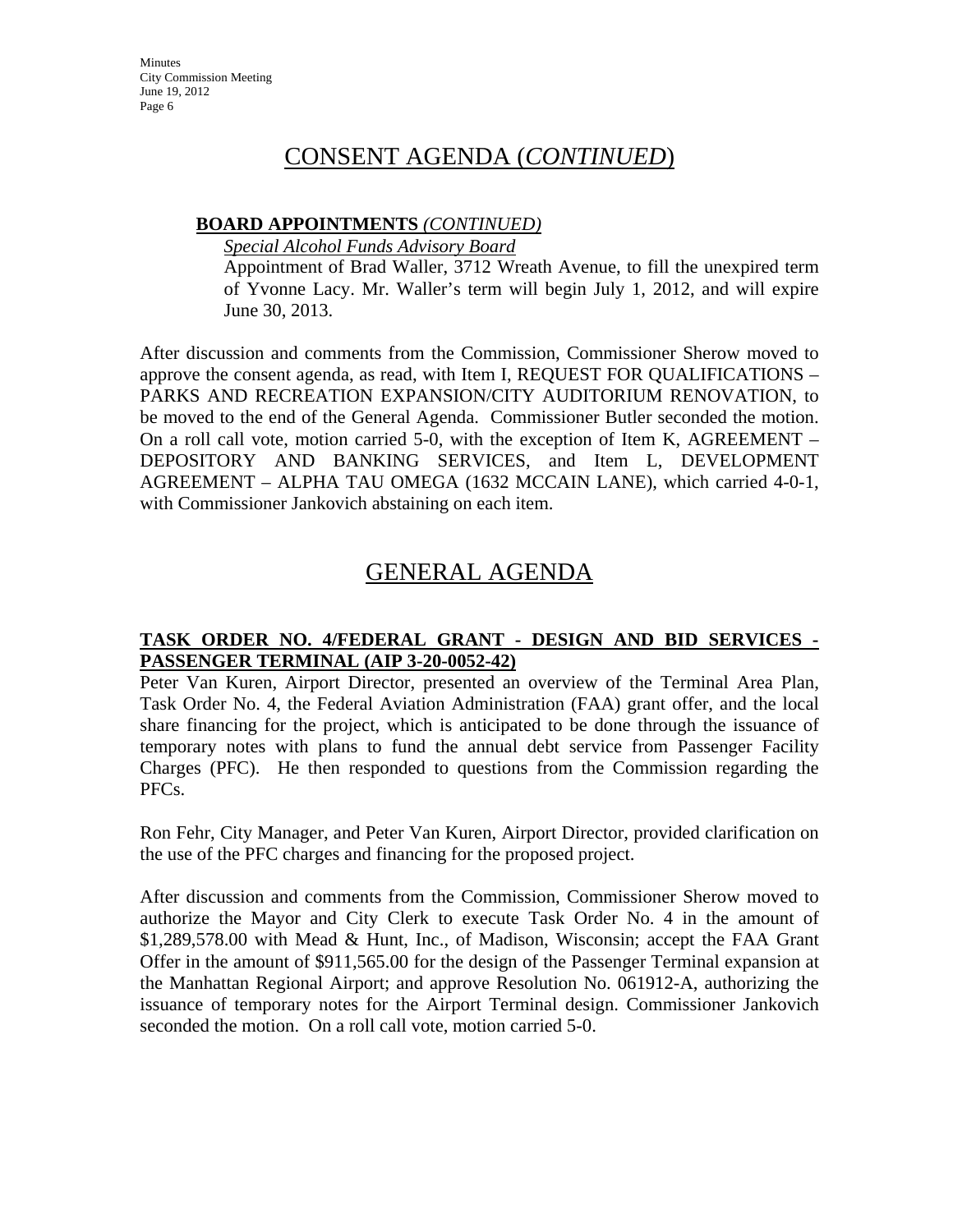## GENERAL AGENDA (*CONTINUED*)

### **FIRST READING - AMEND MANHATTAN ZONING REGULATIONS - MODIFY PROVISIONS FOR DRIVEWAYS LOCATED IN FRONT OF SINGLE-FAMILY AND TWO-FAMILY DWELLINGS**

Eric Cattell, Assistant Director for Planning, presented an overview on the current driveway regulations and proposed amendments. He then responded to questions from the Commission and provided clarification regarding single-family and duplex dwellings.

After discussion, Commissioner Sherow moved to approve first reading of an ordinance amending the Manhattan Zoning Regulations, Article VII, Off-Street Parking and Loading, Section 7-102(C); and, Article XIV, Administration, Section 14-604, as proposed, based on the findings in the Staff Memorandum and the recommendation of the Planning Board *(See Attachment No. 2)***.** Commissioner Jankovich seconded the motion. On a roll call vote, motion carried 5-0.

## *ITEM REMOVED FROM CONSENT AGENDA*

### **REQUEST FOR QUALIFICATIONS – PARKS AND RECREATION EXPANSION/CITY AUDITORIUM RENOVATION (SP1206)**

Jason Hilgers, Assistant City Manager, provided background information on the Parks and Recreation offices, the City Auditorium, the Community Building, and the Request for Qualifications Proposal and process to select a qualified design firm to assist with the analysis of retrofitting the Parks and Recreation offices at City Hall and renovating City Auditorium. He then responded to questions from the Commission regarding the availability of funds in the Capital Improvement Reserve Fund.

Ron Fehr, City Manager, provided additional information on the Capital Improvement Reserve Fund. He reiterated the desire to improve the working conditions at the Parks and Recreation offices and to look at potential alternatives.

Jason Hilgers, Assistant City Manager, responded to questions from the Commission regarding potential use of the current Parks and Recreation offices and informed the Commission that the Community Building will need a much broader investigation.

After comments from the Commission, Ron Fehr, City Manager, provided additional information on the status of the Community Building and its historical significance, repairs that would be required, and potential options for the Community Building. He then responded to questions from the Commission regarding the timing of this item in relationship to approval of the 2013 Budget.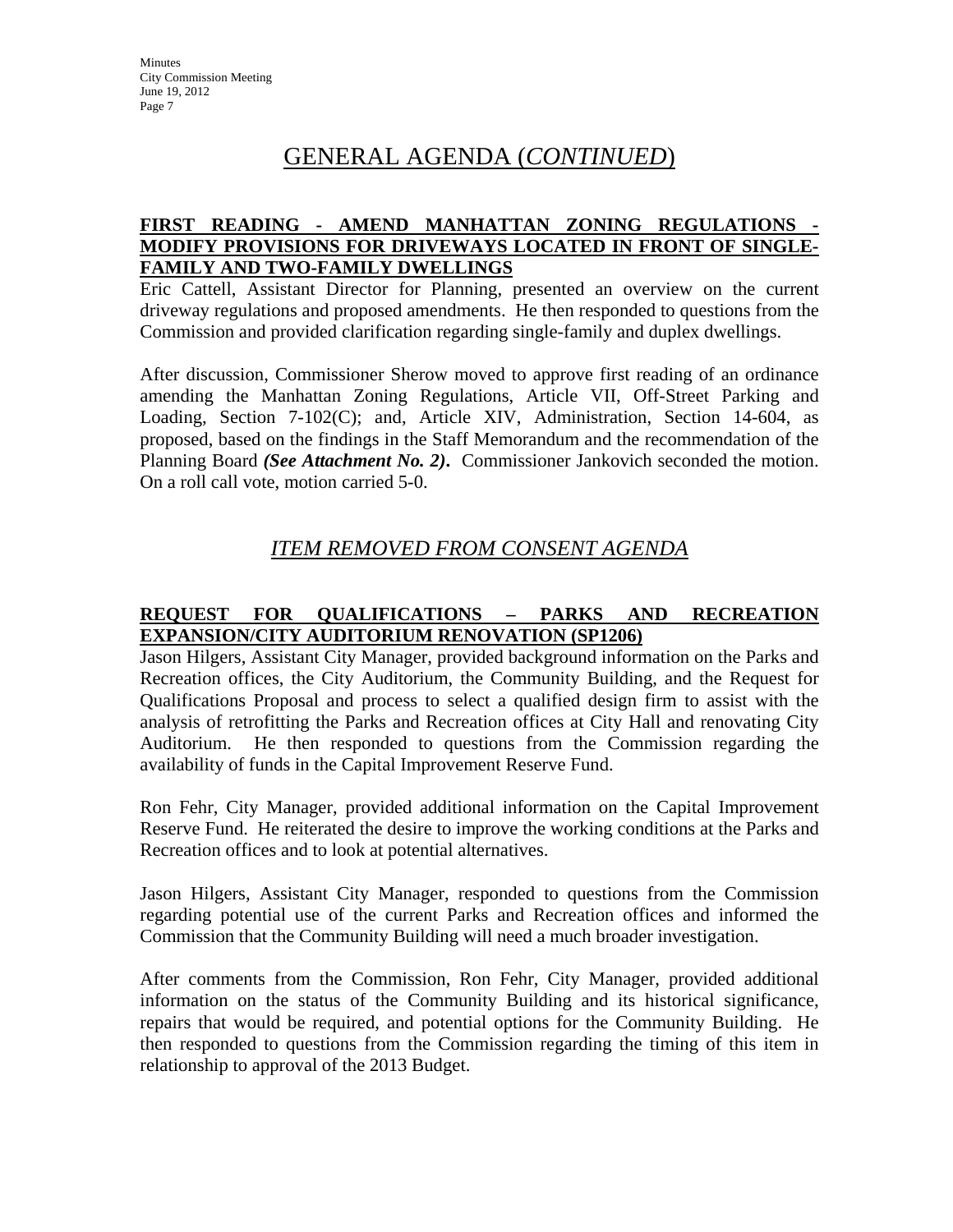### **ITEM REMOVED FROM CONSENT AGENDA (CONTINUED)**

#### **REOUEST QUALIFICATIONS FOR PARKS** AND **RECREATION**  $\sim$ **EXPANSION/CITY AUDITORIUM RENOVATION (SP1206) (CONTINUED)**

Curt Loupe, Director of Parks and Recreation, provided an update on the improvements made to the Community Building and items in the Capital Improvement Project.

Bernie Hayen, Director of Finance, and Ron Fehr, City Manager, presented additional information and clarification on the Capital Improvement Reserve Fund.

After discussion and comments from the Commission, Commissioner Sherow moved to authorize City Administration to seek qualifications to develop a preliminary design to expand the Park and Recreation offices and renovate the City Auditorium and appointed Commissioner Sherow to be on the Selection Committee. Commissioner Jankovich seconded the motion.

Curt Loupe, Director of Parks and Recreation, responded to questions from the Commission regarding timing of this item and provided additional information on the preliminary design request.

Ron Fehr, City Manager, and Jason Hilgers, Assistant City Manager, responded to questions from the Commission regarding use of the Capital Improvement Reserve Fund. They also provided additional information and responded to questions on the funding and timing of the preliminary design request.

After additional discussion and comments from the Commission, on a roll call vote, motion carried 4-1, with Commissioner Matta voting against the motion.

#### **ADJOURNMENT**

At 8:37 p.m., the Commission adjourned.

MMC, City Clerk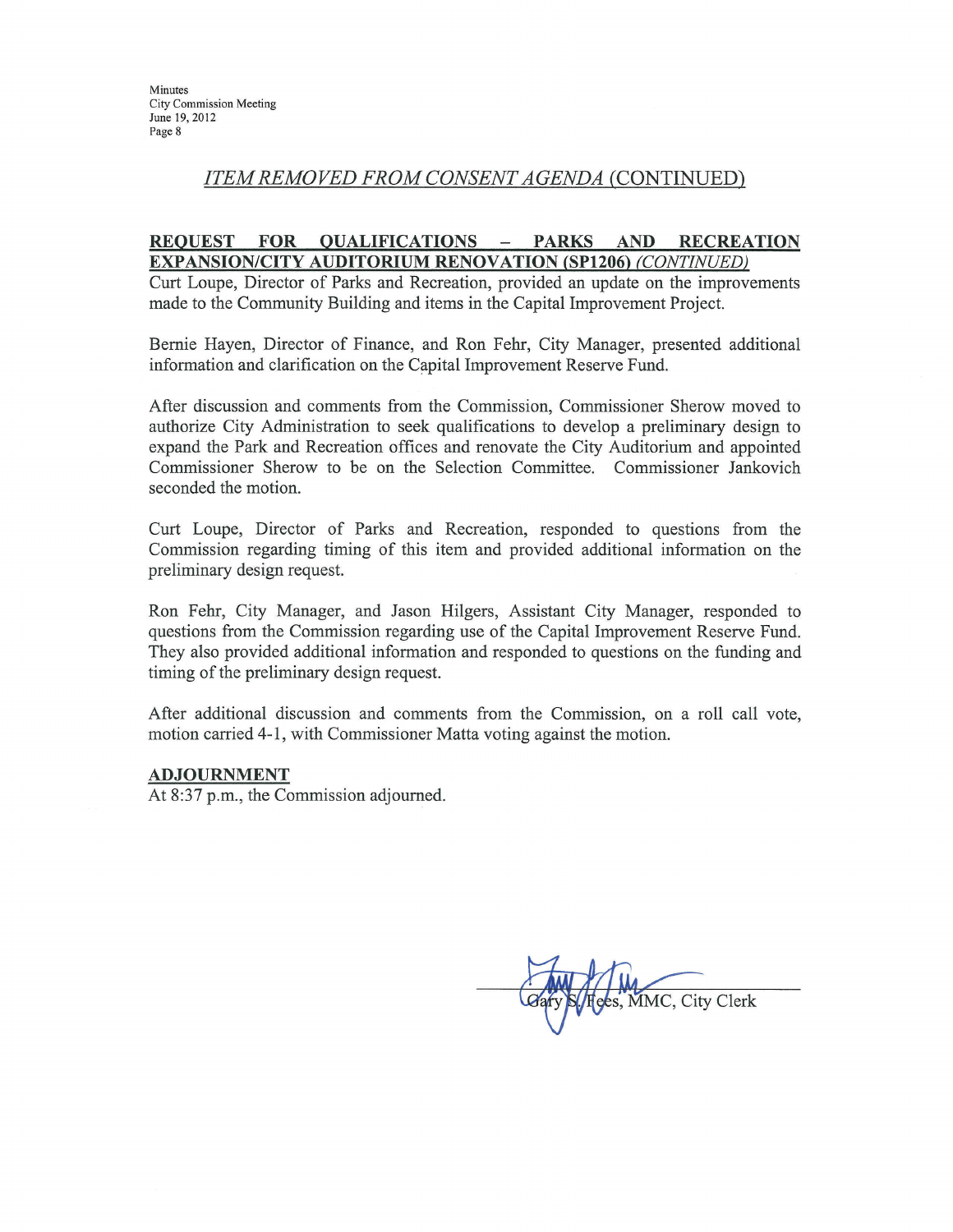### **STAFF REPORT**

### **AMENDMENT OF A COMMERCIAL PLANNED UNIT DEVELOPMENT**

**APPLICANT/OWNER:** The applicant/owner is HCW-Manhattan, LLC – Rick Huffman.

**ADDRESS:** The applicant/owner's address is153 S. Payne Stewart Drive, Branson, MO, 66516.

**REQUEST:** The applicant/owner has requested an amendment of Ordinance No. 6804 and the approved Final Development Plan of Lot 4, Downtown Entertainment District Commercial Planned Unit Development District. The proposed amendment consists of modifications to the existing Hilton Garden Inn's off-street parking lot including reduction of the number of off-street parking spaces and landscape plan in order to accommodate a proposed four-story mixed use building. The first floor of the mixed use building will be commercial use. Floors two, three and four are for twenty four residential dwelling units. The amendment is in the form of a Final Development Plan.

**LOCATION:** Lot 4 is generally on the southeast corner of S.  $4<sup>th</sup>$  Street and Colorado Street. The location of the proposed mixed use building is an open green space located at the southeast corner of S.  $4<sup>th</sup>$  Street and Colorado Street.

**AREA:** All of Lot 4 is 3.3 acres/144,640.56 square feet. The proposed amendment site within Lot 4 is approximately 240 feet by 160 feet, 0.9 acres/38,400 square feet.

**DATE OF NEIGHBORHOOD MEETING:** November 29, 2011.

**DATE OF PUBLIC NOTICE PUBLICATION:** Monday, April 16, 2012.

**DATE OF PUBLIC HEARING: PLANNING BOARD:** Monday, May 7, 2012. **CITY COMMISSION:** Tuesday, June 5, 2012.

## **EXISTING PUD AND APPROVED LOT 4:**

### **Ordinance**

Lot 4 is in the Downtown Entertainment District Commercial Planned Unit Development and subject to Ordinance No. 6804, dated December 15, 2009 (*attached*). Prior to completion of the off-street parking lot, the owner requested a delay of construction of a portion of the parking lot for the Hilton Garden Inn hotel in anticipation of an amendment (*Agreement attached*.)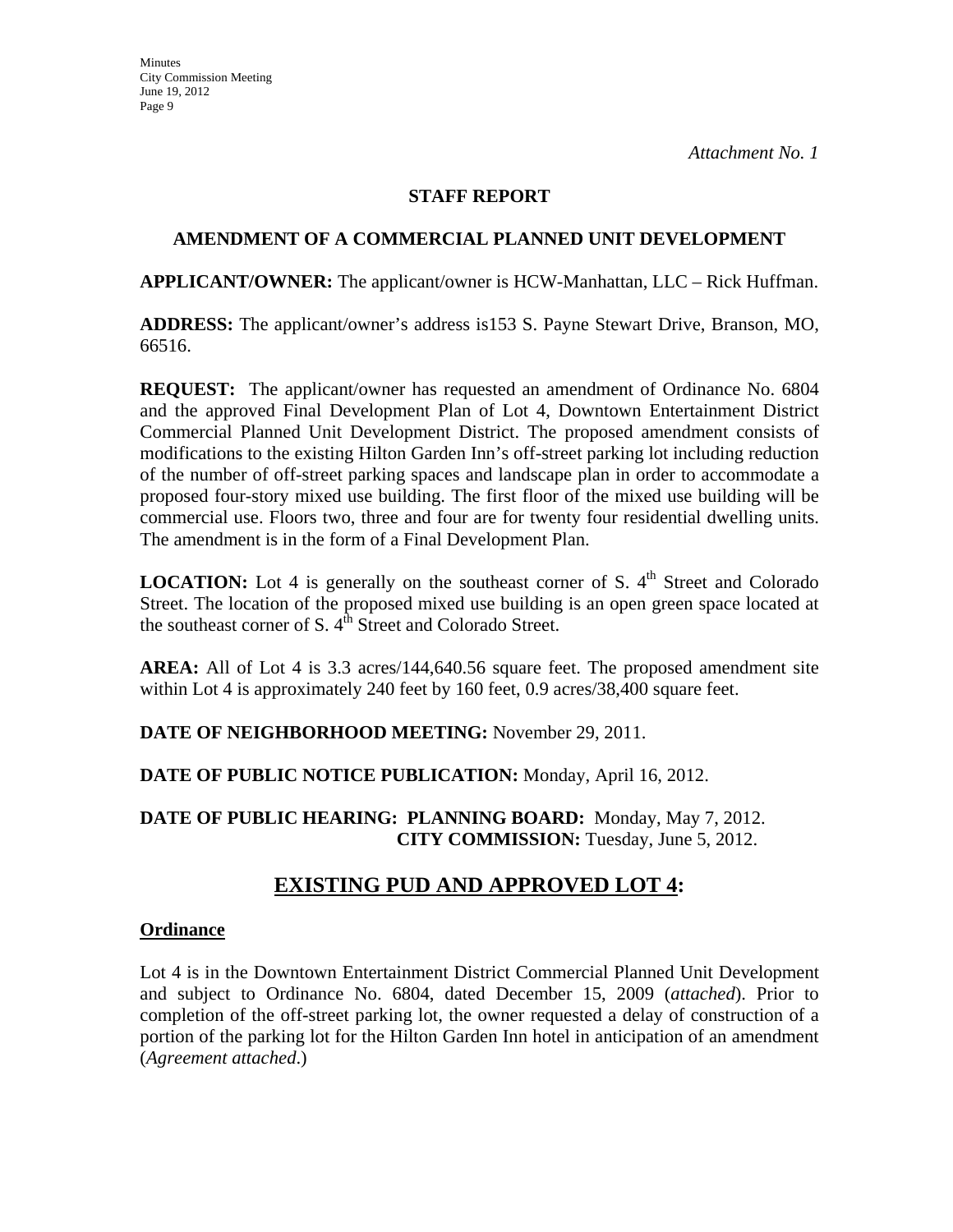The Agreement was entered into between the owner and the City on August 2, 2011, setting the amendment site apart from the Lot 4 delaying the construction of off-street parking in the amendment site subject to submittal of an amendment by the owner and approval by the City. If an amendment is not approved by September 30, 2013, the owner must construct the parking consistent with the approved PUD of Lot 4.

The applicant's plan sheets contain Exhibit A and Exhibit B noted in the Agreement. Two hundred and sixteen off-street parking places were approved with the Final Development plan for Lot 4 and 142 off-street parking spaces were constructed. Seventy four parking spaces within the amendment site have not been constructed. Landscaping within the amendment site was not installed except for shrubs adjacent to the  $S$ .  $4^{th}$  Street and Colorado Street frontages and several trees on the perimeter. A sidewalk connection was constructed on the south part of the site from S.  $4<sup>th</sup>$  Street to the east for pedestrian access. The balance of the site is seeded and is now grass covered. Utility equipment is located in the northwestern part of the amendment site. This space will be screened.

### **Permitted Uses**

The Permitted Uses of the PUD include all of the Permitted Uses of the C-4, Central Business District, and a City Park, Conference Center, Parking Garage, and Museum. A drive-in restaurant, restricted to a coffee and bakery restaurant use, is permitted in the east end of the mixed-use building on Lot 3, Downtown Entertainment District PUD, and Unit Three. The C-4 District allows a broad range of retail, services and residential uses.

The Downtown Entertainment District is an extension of the C-4, Central Business District, not including the conditional uses of the C-4, except for the drive-in restaurant on Lot 3, Unit Three.

Existing development in the PUD includes recently a constructed hotel, conference center, parking garage, museum, park, and office building. Two mixed use commercial/residential buildings and two hotels will be constructed in the near or longer term. Additional improvements in the PUD include public and private off-street, landscaping, signage and other improvements.

The site is within the South Project Area of the Downtown Redevelopment Plan. The Downtown Redevelopment-Entertainment District Design Guidelines (*attached*) apply to the proposed development.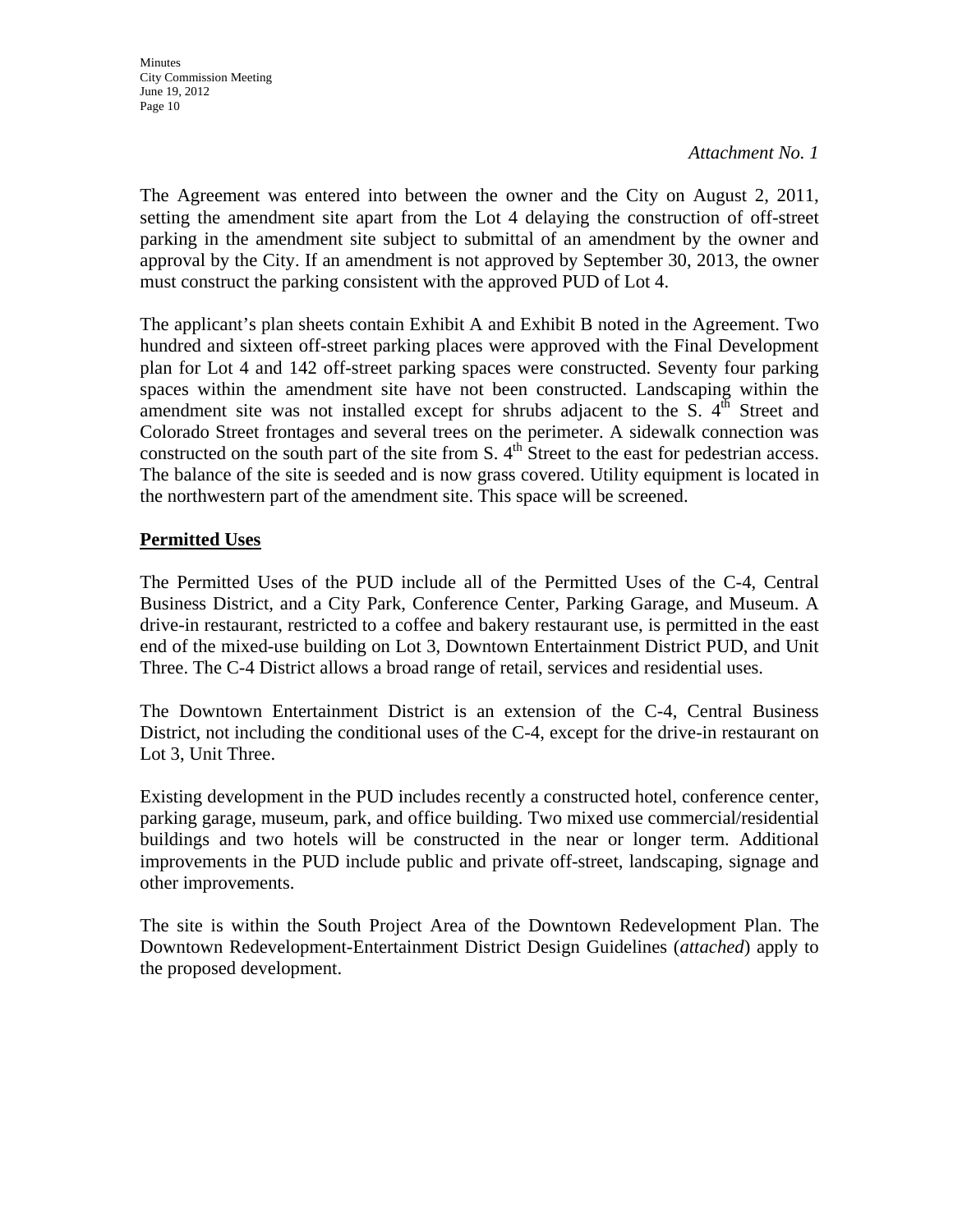**Minutes** City Commission Meeting June 19, 2012 Page 11

*Attachment No. 1*

### **Approved Use and Building on Lot 4**

The existing use and structure on Lot 4 is a four-story Hilton Gardens Inn approximately 46 feet in height fronting on S. 3rd Street between Colorado Street and the Conference Center. Exterior materials are a combination of brick, limestone veneer and EFIS. The hotel's main entrance is off S.  $3<sup>rd</sup>$  Street with a second entrance off the west side of the hotel adjacent to the hotel's parking lot. Current room count is 133 rooms with a future expansion on the north end of the hotel for 48 +/- rooms. The hotel floor space includes a dining room, fitness area, meeting rooms, and administrative and mechanical rooms. The parking lot located to the west of the hotel has curb cuts off Colorado Street and S. 4<sup>th</sup> Street and 216 approved and 142 constructed off-street parking spaces. Pedestrian walkways and sidewalks connect to the hotel entrances from all streets.

### **PROPOSED AMENDMENT OF LOT 4**

The proposed application consists of an amendment of Ordinance No. 6804 and the approved Final Development Plan of Lot 4, Downtown Entertainment District Commercial Planned Unit Development District. Changes include reduction of the approved 216 off-street parking spaces for the existing Hilton Garden Inn's off-street parking lot from 216 to 142, and revisions to the landscaping plan within the parking lot for a proposed four-story mixed use building. The first floor of the mixed use building will be commercial use. Floors two, three and four are for twenty four residential dwelling units. The amendment is in the form of a Final Development Plan.

### **Proposed Use and Building:**

The four-story mixed use building is generally along the S.  $4<sup>th</sup>$  Street and Colorado Street frontages and is set back 29 feet from the S.  $4<sup>th</sup>$  Street property line due to a 20 foot utility easement and is set back 35 feet from the Colorado Street property line due to a 35 foot utility easement.

The building is 49 feet in height to the roof cornice with an additional 8 feet of height for loft height for  $4<sup>th</sup>$  floor units. Exterior materials are brick, a mixture of metal and composite metal panels on the second through fourth floors and cast stone bands on upper floors. Ground floors are brick, cast stone and store front windows. Each dwelling unit has a balcony with extensive window space.

The first floor contains 8,337 gross square feet of retail and restaurant space. Floors two through four are 8,294 square feet of residential space per floor, for a total of 24 dwelling units, with five, one bedroom and three, two bedroom units per floor, or 15, one bedroom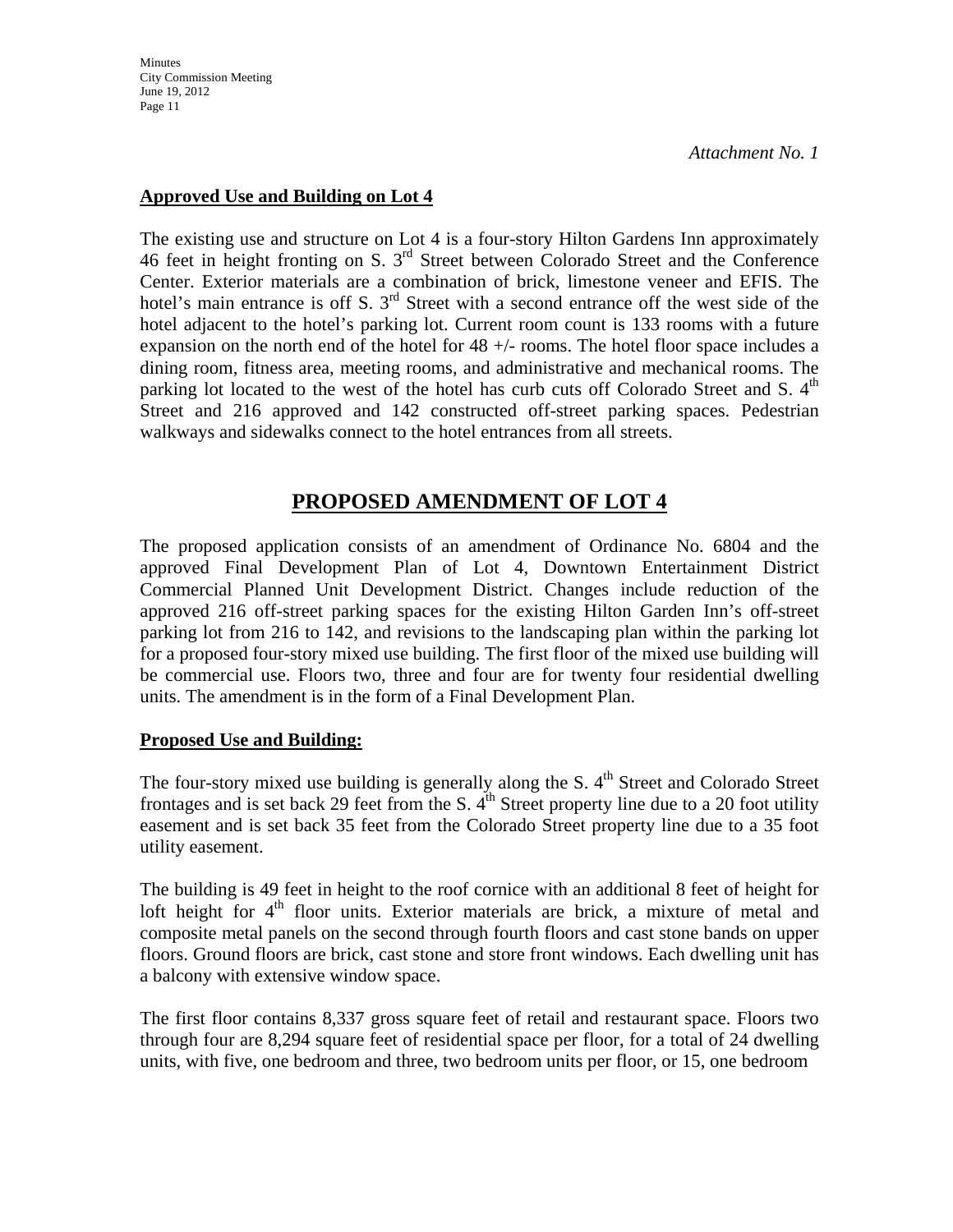Dwelling units and nine, two bedroom dwelling units. Total floor space for the building is 33,219 square feet. Stairwells are in the northwest and southeast corners of the building with an elevator in the southeast corner opposite the stairwell. Retail space doorway entrances and windows are oriented to S.  $4<sup>th</sup>$  Street.

Adjacent to the western ground floor retail floor space is an outdoor plaza and restaurant eating area enclosed by a low wrought iron fence and landscape buffer. Landscaped green and plant spaces are on the north and east sides of the building along with a resident plaza area. Landscaping is also proposed behind the edge of the sidewalks. The landscape/green space on the east side of the building is an area to walk pets.

A bike rack is located opposite the southeastern entrance to the residential stairwell.

**PROPOSED SIGNS:** Exterior wall signs, 30 square feet in area, are proposed over tenant doorways. A projecting identification sign is proposed on the southeast and northwest corners of the building and extends approximately four feet six inches, a distance generally equal to the balcony projection.

Condition 4 in Ordinance No. 6804 is modified regarding exempt signage due to updating of the sign provisions for exempt signage since the PUD was approved in 2009.

**PROPOSED LIGHTING:** Exterior lighting is wall luminaries on the first floor with the balance of lighting from existing parking lot lights.

### **Design Guidelines for Downtown Redevelopment**

Existing Lot 4 is within the South Project Area of the Downtown Redevelopment Plan. The Downtown Redevelopment-Entertainment District Design Guidelines (*attached*) apply to the proposed development.

The Design Guidelines for Downtown Redevelopment set out policy, intent, and conditions; site guidelines; building guidelines; supplemental guidelines for large format retail design and small scale residential guidelines; and, checklists for site and building guidelines. The Guidelines are not regulations. The Guidelines are for developers, architects, owners and decision makers for reviewing and evaluating proposals and design quality. Exceptions to the Guidelines may be considered if the overall intent of the Guidelines has been met.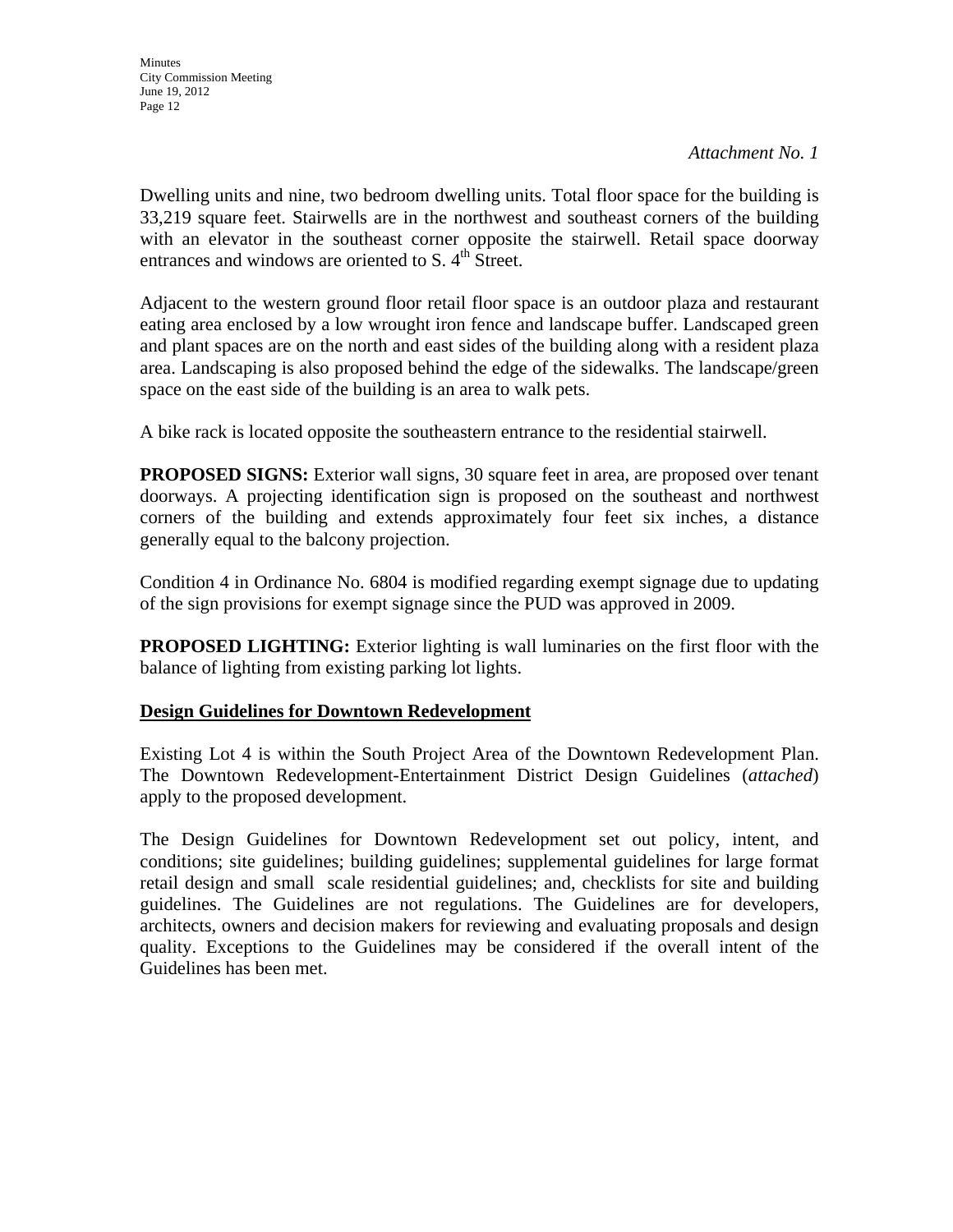A letter from Patrick Schaub, AIA, LEED AP BD&C, Bowman Bowman Novick Inc., dated May 2, 2012, is a review of the amendment based on the Design Guideline with comments on Guidelines 1b (page  $3-1$ ,  $6<sup>th</sup>$  bullet point, in the Design Guidelines), and 4a-d (page 4-2,  $4<sup>th</sup>$ ,  $6<sup>th</sup>$ ,  $7<sup>th</sup>$  and  $8<sup>th</sup>$  bullet points, respectively, of the Design Guidelines). The applicant's consultant, David A. Parrish, AIA, LEED AP, responded in a letter dated April 16, 2012, (*attached*), which includes several Exception requests that were addressed in updated plans submitted after April  $16<sup>th</sup>$  and not addressed in Schaub's letter (1b and 5a-d are the current Exceptions applicable to Schaub's May 2, 2012, letter).

Exceptions to the Guidelines may be considered by the Planning Board and City Commission if it is determined that the overall intent of the Design Guidelines has been met. The overall intent of the Guidelines is expressed in several statements found on pages 2-1 to 2-3, which generally include:

The Guidelines are generally intended to provide a mix of uses and a pedestrian and bicycle friendly commercial area with connection to the downtown core and residential neighborhoods; increase the economic and cultural vitality of the downtown; incorporate sustainable design; and, other development intents.

Overall, the intent of the Guidelines is met. City Administration concurs with the applicant's consultant and recommends that the Exceptions be approved based on the information provided by the consultant.

## **MATTERS TO BE CONSIDERED WHEN AMENDING A PLANNED UNIT DEVELOPMENT**

**1. WHETHER THE PROPOSED AMENDMENT IS CONSISTENT WITH THE INTENT AND PURPOSE OF THE APPROVED PUD, AND WILL PROMOTE THE EFFICIENT DEVELOPMENT AND PRESERVATION OF THE ENTIRE PUD:** The proposed amendment is consistent with the intent and purpose of the approved PUD which envisions an extension of the C-4 District with a broad range of mixed use retail and residential uses. The proposed amendment will promote the efficient development and preservation of the entire PUD by allowing a more efficient and economically beneficial use of off-street parking spaces for commercial and residential uses. In addition, the amendment will facilitate and attract more retail and retail services to the PUD as well as the City's central business district and increase residential occupancy in support of those retail activities. The amendment also adds a quality building and landscaping consistent with the Design Guidelines for the Downtown Entertainment District.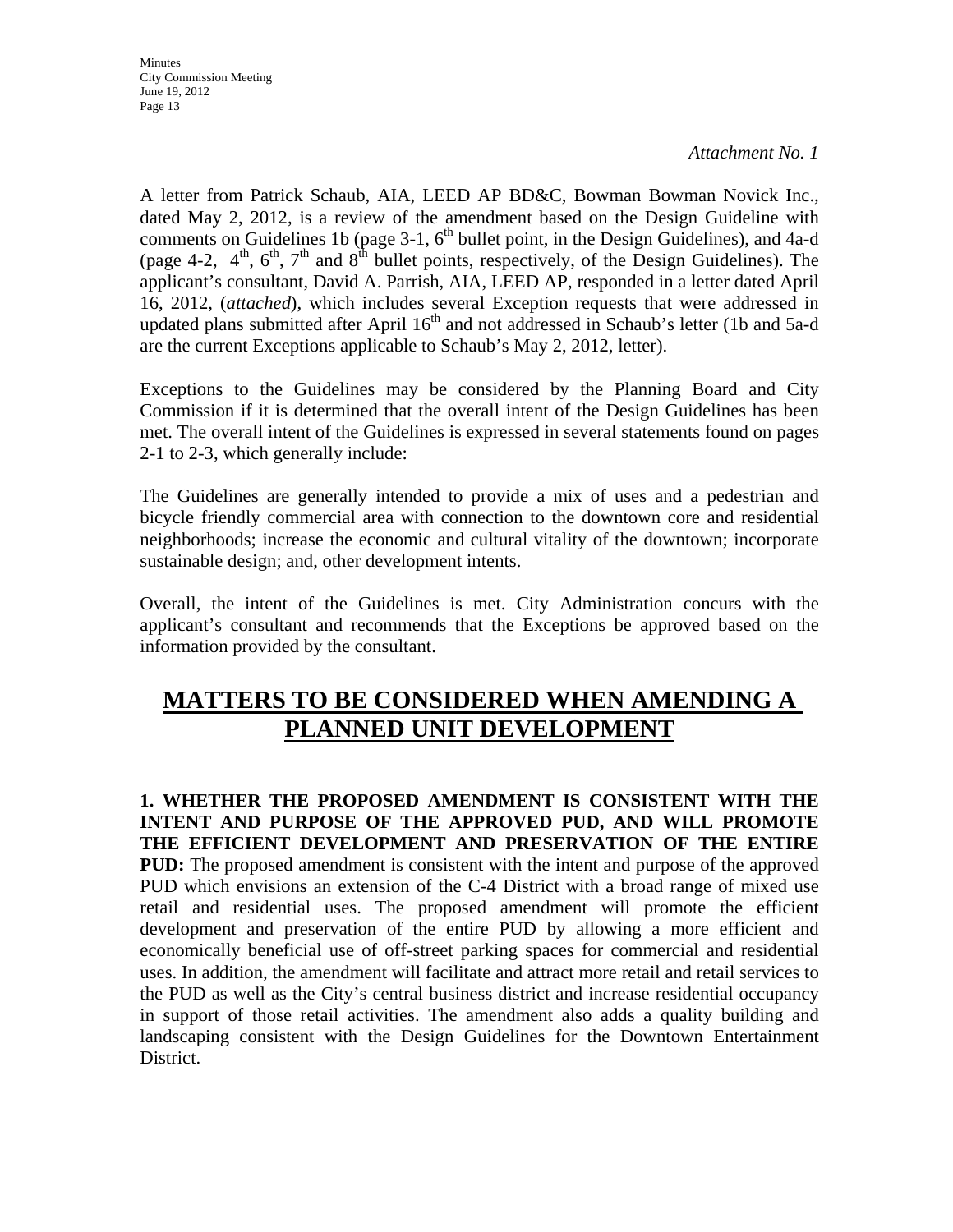**2. WHETHER THE PROPOSED AMENDMENT IS MADE NECESSARY BECAUSE OF CHANGED OR CHANGING CONDITIONS IN OR AROUND THE PUD, AND THE NATURE OF SUCH CONDITIONS:** The applicant indicates that, "The proposed change is not due to changing condition but as an accent to the Downtown Entertainment District. The amendment proposed at the February  $7<sup>th</sup>$ , 2012 Planning commission for Lot 9 of this District shows that the intent of the addition is acceptable".

**3. WHETHER THE PROPOSED AMENDMENT WILL RESULT IN A RELATIVE GAIN TO THE PUBLIC HEALTH, SAFETY, CONVENIENCE OR GENERAL WELFARE, AND IS NOT GRANTED SOLELY TO CONFER A SPECIAL BENEFIT UPON ANY PERSON:** The proposed amendment will result in a relative gain to the public health, safety, convenience or general welfare by providing additional residential, retail and dining options in the downtown area. No special benefit is conferred by the proposed amendment as the public at large will benefit from the additional retail and residential options in the downtown area.

# **ADDITIONAL MATTERS TO BE CONSIDERED WHEN AMENDING A PLANNED UNIT DEVELOPMENT**

**1. LANDSCAPING:** Landscaping consists primarily of foundation and border shrubs and perennials, six ornamental trees, and fescue sod spaces. Underground irrigation will be provided for watering landscape space.

**2. SCREENING:** A six foot four inch trash enclosure is proposed near the northeast corner of the building constructed of brick and cast stone with metal gates matching the buildings color.

**3. DRAINAGE:** The site is proposed to drain to the south to the Kansas River through storm inlets and storm water sewer pipe improvements. Adequate inlets and improvements will be provided to assure the drainage system is functional. A comprehensive drainage plan for the entire PUD, the Downtown Entertainment District Drainage Impact Study, was reviewed and accepted by the City Engineer with the rezoning to PUD in December, 2009.

**4. CIRCULATION** The proposed internal circulation plan provides for safe, convenient and efficient movement of goods, motorists, and pedestrians. Conflicts between motorists, bicyclists and pedestrians are minimized. The site will be accessed from the surrounding street system and a curb cut off S.  $4<sup>th</sup>$  Street and Colorado Street and public sidewalk from the surrounding neighborhood.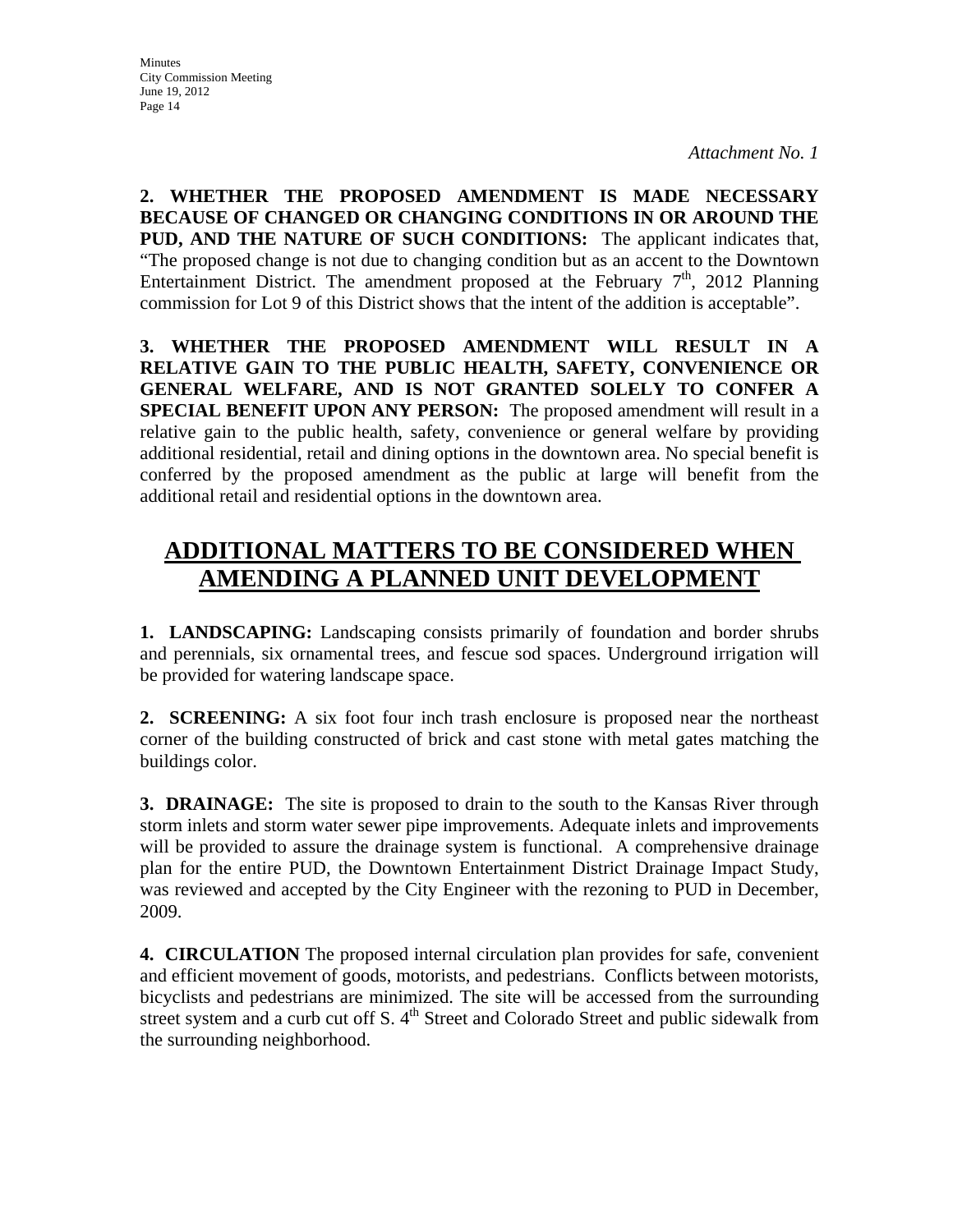George Butler and Associates previously provided a memorandum dated October 28, 2005, of traffic analyses for the entire North and South Project Area, which indicated nominal impact on the surrounding transportation network as a result of the approved rezoning. The City Engineer reviewed and accepted the analysis with the approved PUD.

### **Off-Street Parking**

The applicant's consultant, Kaw Valley Engineering, submitted an analysis (*attached*) of the proposed off-street parking for the combined uses on Lot 4.

There are currently 216 approved off-street parking spaces and 142 having been constructed.

Using Manhattan Zoning parking ratios:

- Hotel 133 rooms: 1 per room plus 2 or 135 required off-street parking spaces. 15 one bedroom units: 2 per unit or 30 required off-street parking spaces.
- 9 two bedroom units: 3 per unit or 27 required off-street parking spaces.
- Restaurant: 1 per 3 persons based on occupancy plus 1 per employee on largest shift, or 30 required off-street parking spaces.
- Retail: 1 per 250 square feet of floor area  $(3,559)$  gross square feet) or 14-15 required off-street parking spaces.
- Total for combined proposed uses: 236 off-street parking spaces and 142 are available, or 94 off-street parking spaces less than required.

The applicant's consultant, Kaw Valley Engineering, submitted a parking analysis, *Parking Generation Study SE Corner 4<sup>th</sup> & Colorado, Manhattan, Kansas, dated April 6,* 2012 (*attached*). The analysis examines the existing hotel parking conditions and proposed mixed use building using the *Parking Generation, 3rd Edition: An Institute of Transportation Engineers Informational Report* (ITE)*.* Parking ratios below are based on the information provided in the consultant's analysis of the ITE Report.

The hotel ratio provided in the consultant's analysis is based on national average, expressed by month as a percentage. The 12 month range is from 48% to 72% of the required number of parking spaces. The average was used because the new hotel does not have a track record, which will take several years to establish. The analysis also indicates there are peak hours and overlaps between employees and guests.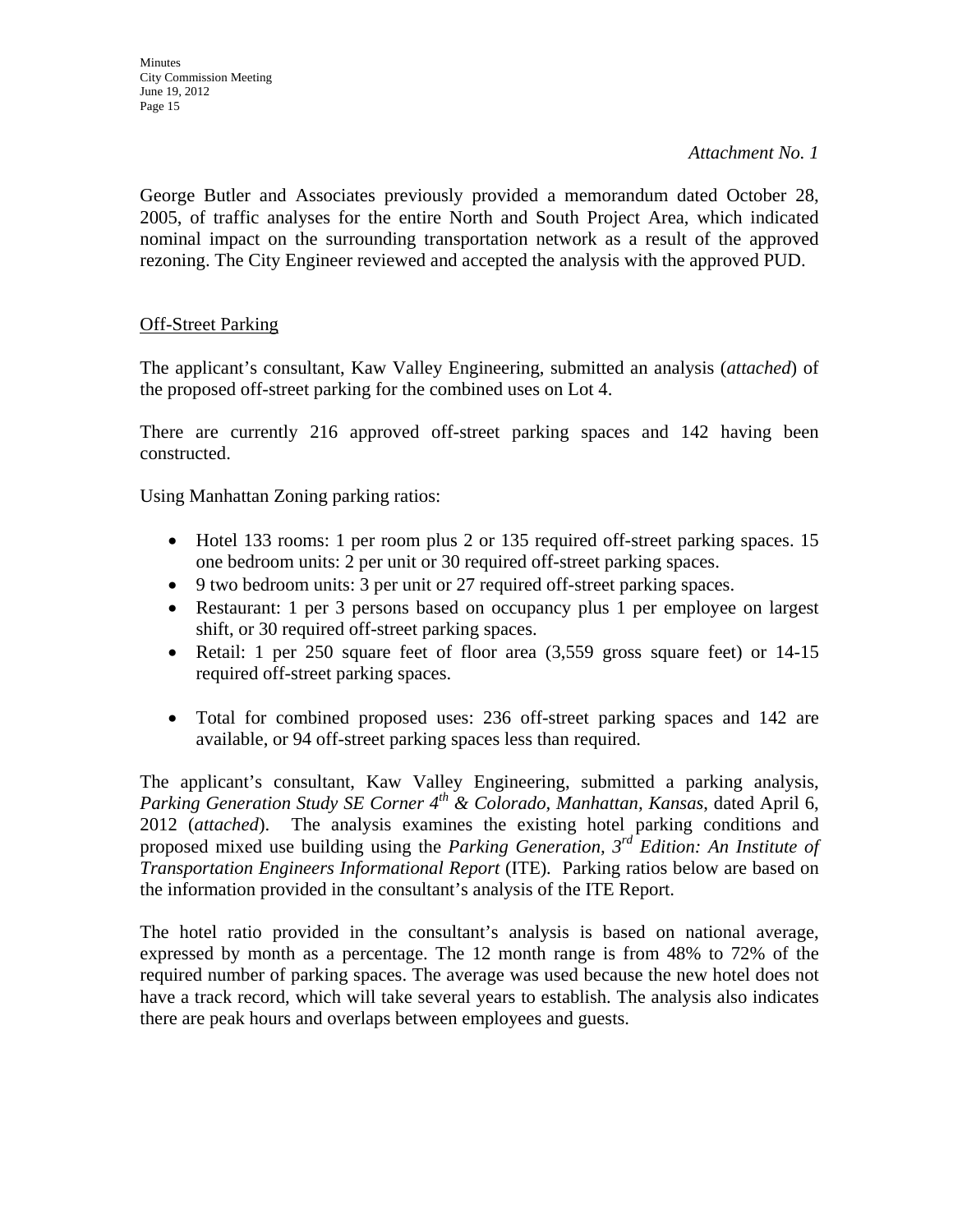The standard residential ratios are generally high and are more consistent with occupancy by unrelated people. It is not uncommon to allow parking per bedroom, which would reduce the 57 parking spaces to 33 parking spaces. The applicant's consultant has suggested the ratio should be one per unit, based on their analysis of central business district standards or 24 spaces, which are specifically set aside in the parking lot, and signed as dedicated for tenants. This results in a net 118 parking spaces for the hotel, restaurant and retail spaces.

The consultant indicates the ITE restaurant ratio is consistent with the Zoning Regulations, but there is a demand peak for each day ranging from 30%-49% on certain days up to 100% on Saturday.

The retail space parking ratio is slightly higher than the Zoning Regulation standard or seven more than required, or 14-15 versus 22 per the ITE.

The consultant's analysis suggests one scenario based demand for a Wednesday afternoon at 3 PM to Friday evening at 8 PM. The consultant suggests there may be many scenarios. The consultant's concludes that a parking reduction can be achieved based on ITE standards and peak demands for the day, week and season and that there are times when peaks may affect the neighborhood; however, this will not be the norm.

### **Staff Analysis**

The Manhattan Zoning Regulations do not require off-street parking for any use in the C-4 Central Business District. Off-street parking is maximized within the PUD, and separate uses have not been required to meet standard Zoning Regulation requirements for the minimum number of off-street parking spaces provided on Lot 4 for the hotel. Requiring minimum off-street parking standards in the PUD, which is an extension of the Central Business District, would sacrifice floor space in lieu of surface parking, which will generally be adequate on Lot 4, except at peak demands.

In addition, there are 436 parking spaces available in the parking garage in the PUD that can be used. There will be times when peak demand exceeds existing parking within the PUD. Parking is also available on adjoining public streets and in public parking lots located in the surrounding area to the northwest at S.  $5<sup>th</sup>$  Street and Pierre Street, recently constructed parking on the southwest corner of Houston Street and S.  $4<sup>th</sup>$  Street, and at the Manhattan Town Center parking lot. Some overflow during peak times may encroach to the west into what is largely a commercial neighborhood between S.  $4<sup>th</sup>$  Street and S.  $5<sup>th</sup>$ Street, and it is less likely that overflow would extend onto Colorado Street west of S. 4<sup>th</sup> Street because the street is one way east from S.  $5<sup>th</sup>$  to S.  $4<sup>th</sup>$  Streets.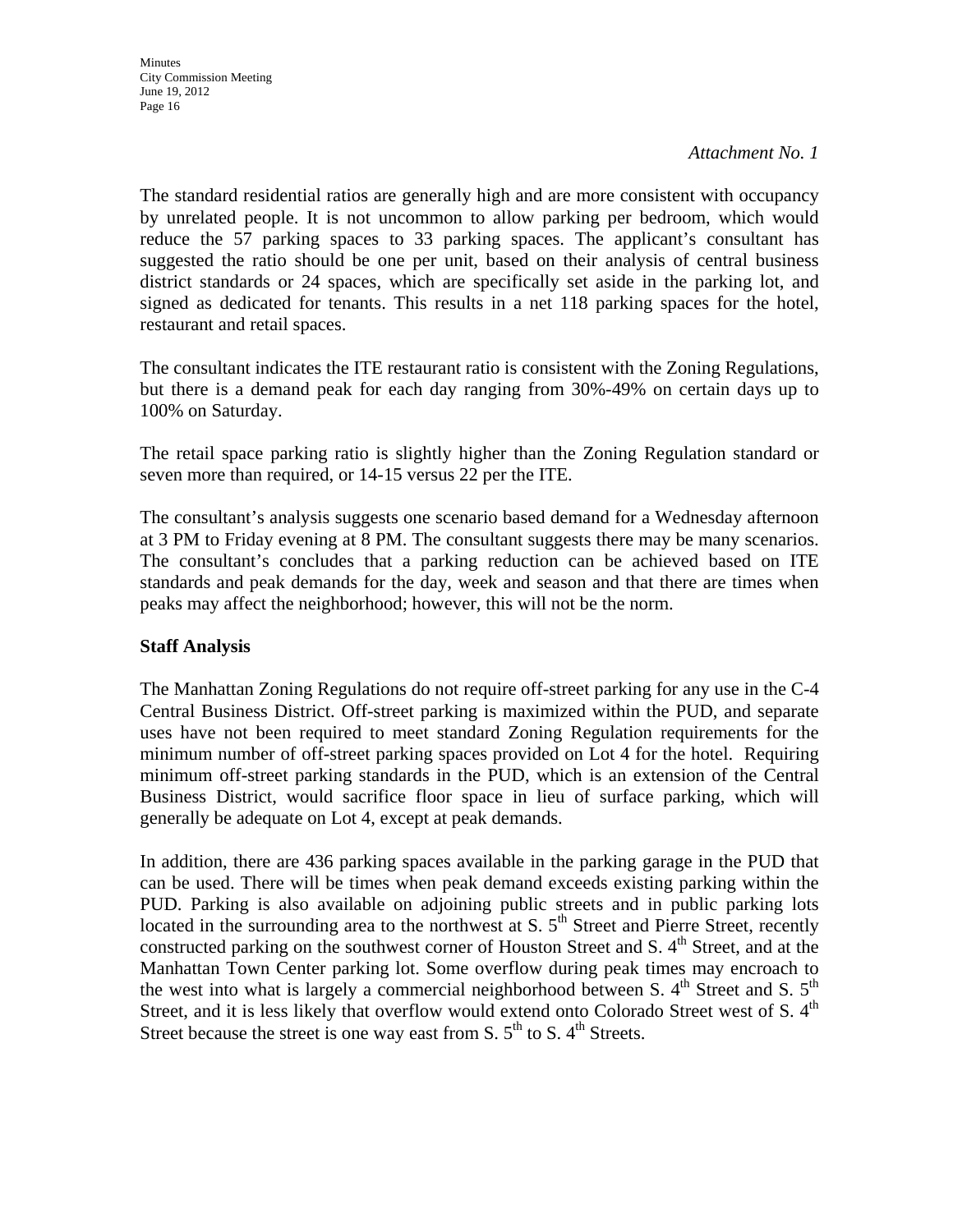**Minutes** City Commission Meeting June 19, 2012 Page 17

*Attachment No. 1*

Peter Clark, P.E., Civil Design Engineer, of the City of Manhattan's Engineering Division, Public Works Department, reviewed the consultant's parking generation report (*memorandum dated May 1, 2012, attached*) and indicates, "Public Works staff recommends that this parking study be accepted and that the knowledge that a reduced amount of parking spaces should be taken into account by the developer and future tenants when planning large events in the Downtown Entertainment District. Accommodations, such as shuttle services or other measures, should be implemented to ensure that adequate parking is obtained during special events and that parking will not spill over and impact the neighborhood directly to the west."

**5. OPEN SPACE/LANDSCAPED AND COMMON AREA:** The owner will be responsible for maintenance of open landscaped space around the building

**6. CHARACTER OF THE NEIGHBORHOOD:** The amendment site is within a predominately commercial area commonly known as the Downtown Entertainment District with a conference center, parking garage, city park, museum, hotels, and mixed use commercial-residential ground level and upper floor residential. A major street corridor adjoins the site on its west side, S.  $4<sup>th</sup>$  Street, with a local street, Colorado Street, on its north side. Major street corridors are nearby including Ft. Riley Boulevard to the south and S.  $3<sup>rd</sup>$  Street to the east. Further south are commercial and industrial uses. To the west of S. 4th Street is a mix or single-family, two-family, multiple-family, including two 47 dwelling unit four and five story apartment buildings, service commercial and retail uses further to the northwest and southwest. Residential uses increase to the west of S.  $5<sup>th</sup>$  Street. To the north are Pierre Street and a mix of uses including a hotel, Manhattan Town Center and Manhattan's Central Business District.

## **MATTERS TO BE CONSIDERED WHEN REZONING**

**1. EXISTING USE:** An open green space within Lot 4 subject to an Agreement between the City and owner subject to approval of an amendment of the PUD described above under **EXISTING PUD AND APPROVED LOT 4**.

**2. PHYSICAL AND ENVIRONMENTAL CHARACTERISTICS:** Generally flat with existing drainage to the east and south to storm sewer inlets. The site is located in a 500 Year Flood Plain and is not subject to flood plain development regulations. The amendment site is grass covered with landscaping shrubs on the northern and western property lines and several trees on the perimeter of the site.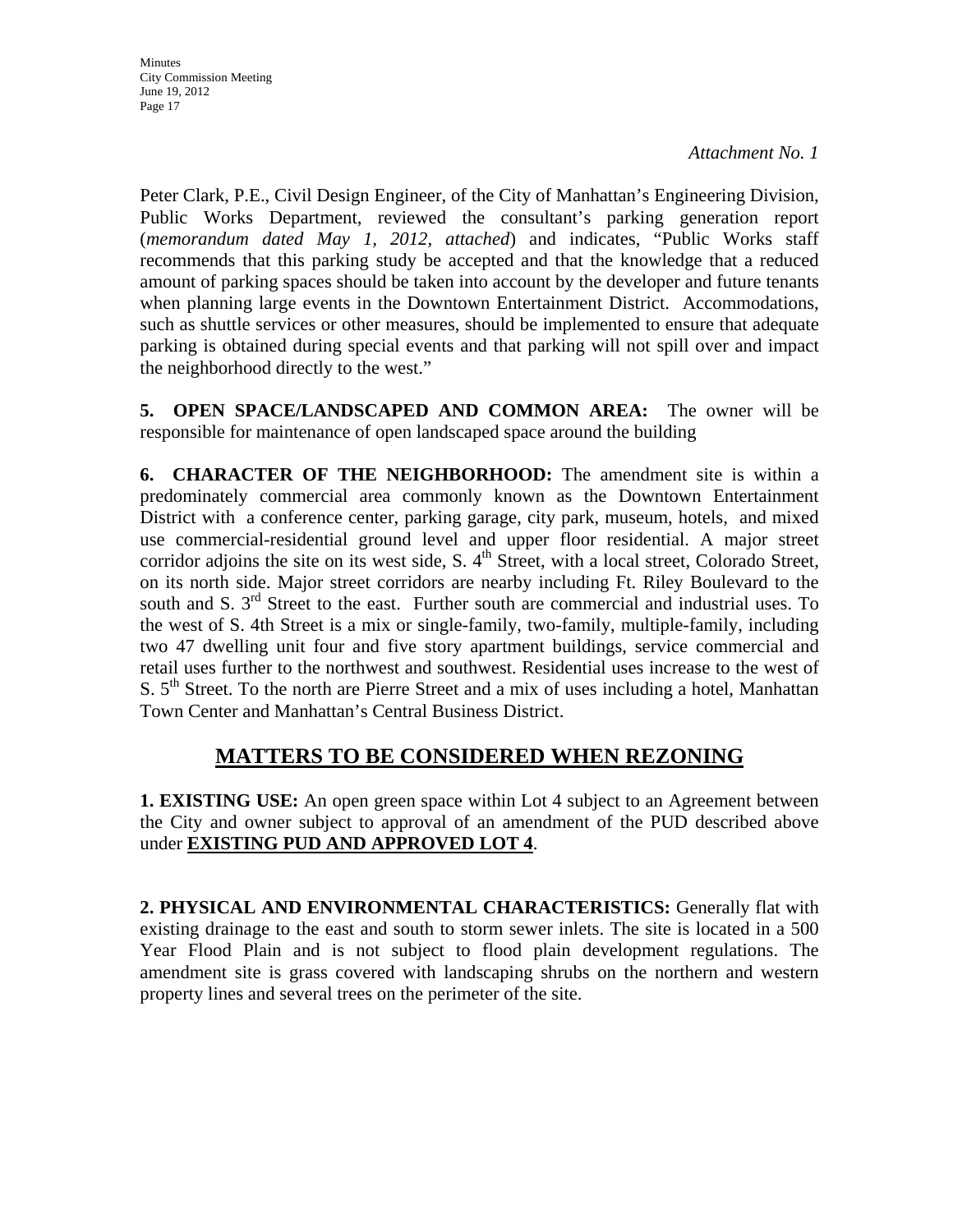### **3. SURROUNDING LAND USE AND ZONING:**

**(a.) NORTH:** Colorado Street, hotel, Pierre Street, Manhattan Town Center and the Central Business District.; C-5, Highway Business District with RDO, Redevelopment District Overlay and C-4 District.

**(b.) SOUTH:** Conference center, parking garage, retail and Ft. Riley Boulevard; Downtown Entertainment District Commercial PUD, and LM-SC, Light manufacturing Service Commercial District.

**(c.) EAST:** Hilton Garden hotel, parking lot, S. 3rd Street, Discovery Center, Blue Earth Park, public parking lot, hotels, mixed use building; Downtown Entertainment District Commercial PUD.

(d.) WEST: S. 4<sup>th</sup> Street, single-family, two family and multiple-family buildings (a four story and five story apartment building with 47 dwelling units per building), auto sales and service, and other service commercial uses; PUD, R-M, Four-Family Residential District, and C-5, Highway Service Commercial District, C-4 District.

**4. GENERAL NEIGHBORHOOD CHARACTER:** See above under Review Criteria for Planned Unit Development, number 6.

**5. SUITABILITY OF SITE FOR USES UNDER CURRENT ZONING:** The site is suitable for the approved off-street parking lot for the Hilton Garden Inn, subject to approval of an amendment.

**6. COMPATIBILITY OF PROPOSED DISTRICT WITH NEARBY PROPERTIES AND EXTENT TO WHICH IT MAY HAVE DETRIMENTAL AFFECTS:** The proposed amendment and Final Development Plan are consistent with the commercial residential nature of the approved PUD and developed properties in the PUD. Expected increases in traffic, light, and noise will be consistent with the predominately commercial and residential character of the neighborhood. Residential properties west of the site are the smallest part of the neighborhood to the west, which is separated by S,  $4<sup>th</sup>$  Street, a major north south street. Minimal impacts on adjacent properties are anticipated and detrimental effects are not expected. Some overflow parking may occur in the largely commercial neighborhood to the west during peak event times in the PUD, but should not be the common occurrence.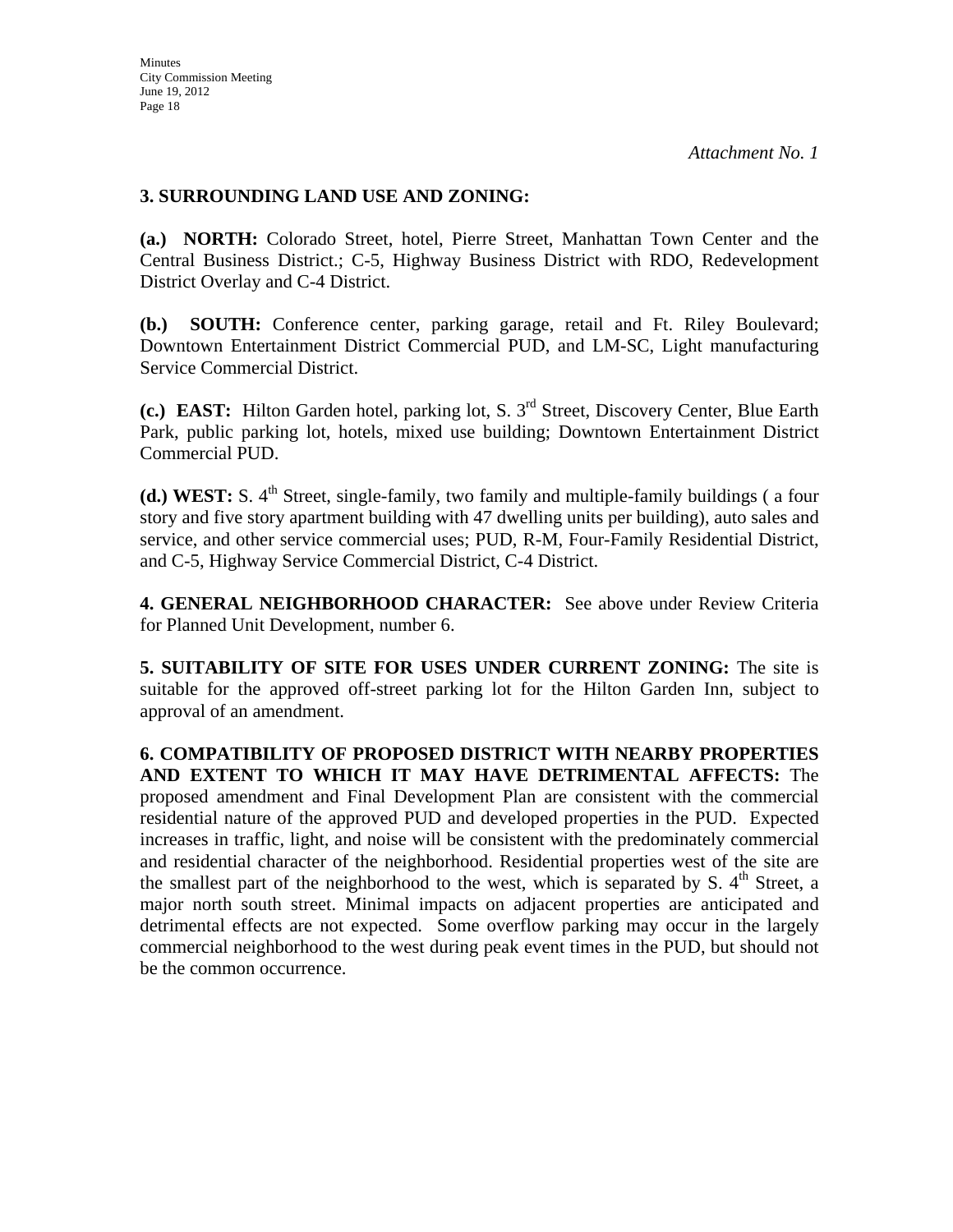Historic property potentially impacted by the proposed project is the Downtown Manhattan Historic District. The Manhattan Historic Resources Board reviewed the proposed project at its meeting on November 28, 2011, and found that the proposed project, "Meets the *Standards and Guidelines for Evaluating the Effect of Projects on Environs* and will not encroach upon, damage or destroy any listed historic property or its environs with the condition that all metal panels and span metal materials on the top floor match the historic district colors, specifically the earth tone colors", (*attached letter dated November 29, 2011, from Lance Evans, AICP, Senior Planner, and Staff Liaison to the Manhattan Historic Resources Board to Jennie A. Chinn, Executive Director/State Historic Preservation Officer (SHPO)*.) The HRB's condition is advisory only. The SHPO's letter (*attached*), dated December 2, 2011, reviewed the materials associated with the project in accordance with the state preservation statute. The letter states that, "The SHPO has determined the proposed project will not encroach upon, damage, or destroy any listed historic property or its environs. As far as this office is concerned, the project may proceed." No detrimental effects on historic properties are expected based on local and state review of the proposed rezoning.

**7. CONFORMANCE WITH COMPREHENSIVE PLAN:** The Manhattan Urban Area Comprehensive Plan shows the site as Central Core District (CCD), which is a special purpose designation for the Downtown Core. The amendment site is also designated as a primary redevelopment area for expansion of the Central Business District, in Downtown Tomorrow – A Redevelopment Plan for Downtown Manhattan, Kansas, adopted in May 2000.

The proposed amendment conforms to the Comprehensive Plan.

### **8. ZONING HISTORY AND LENGTH OF TIME VACANT AS ZONED:**

November 6, 2009: Manhattan Urban Area Planning Board conducts the public hearing on the proposed Downtown Entertainment District from C-4, Central Business District; C-5, Highway Service Commercial District with RDO, Redevelopment District Overlay; and, LM-SC, Light Manufacturing-Service Commercial District, to PUD, Commercial Planned Unit Development District, with eight conditions of approval. The **PLANNING BOARD RECOMMENDED APPROVAL OF THE REZONING ON A VOTE OF 7-0. IN A SEPARATE ACTION, THE PLANNING BOARD APPROVED THE FINAL PLAT OF THE DOWNTOWN ENTERTAINMENT DISTRICT ADDITION ON A VOTE OF 7-0.**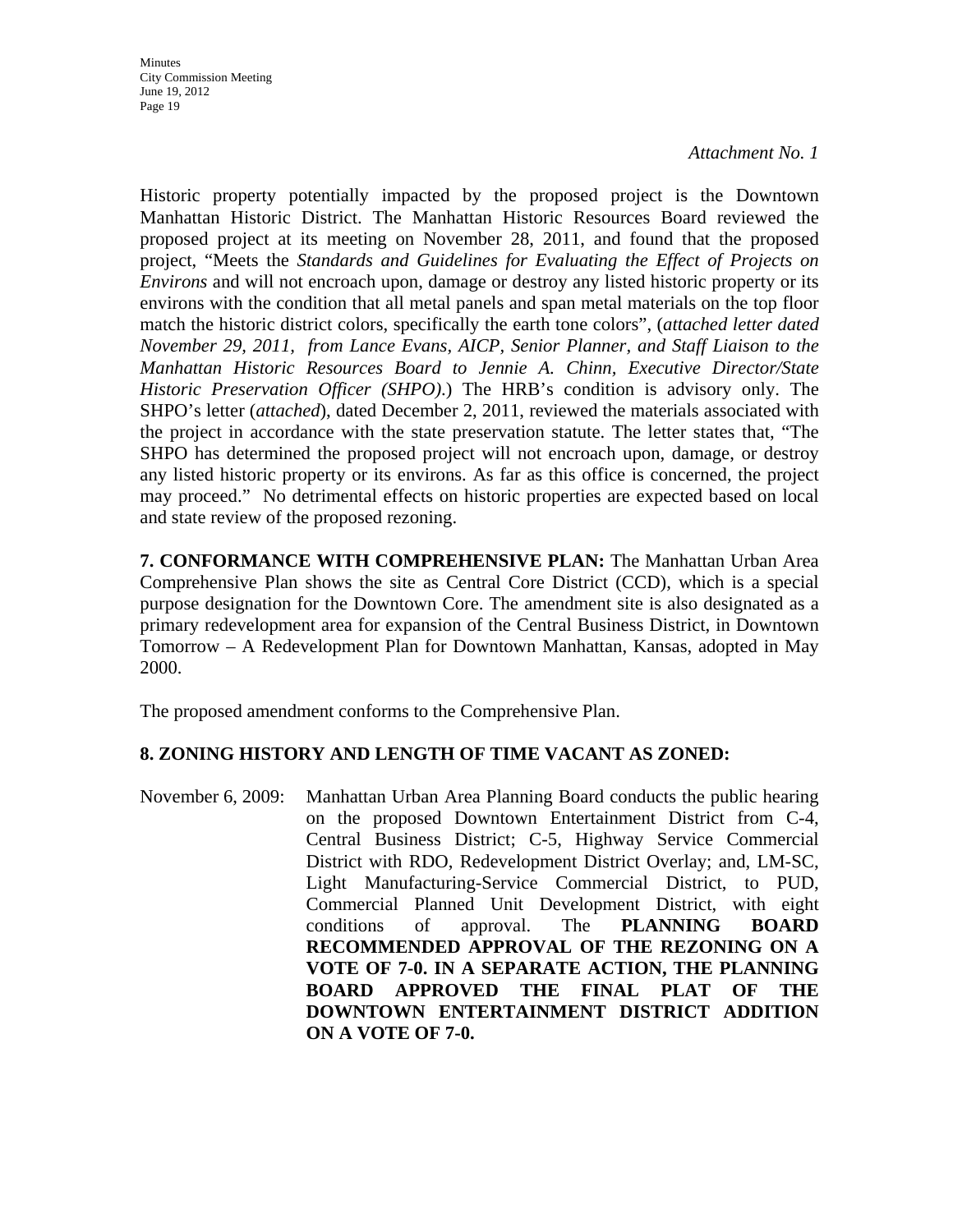**Minutes** City Commission Meeting June 19, 2012 Page 20

*Attachment No. 1*

- December 1, 2009 City Commission approves first reading of an ordinance rezoning the proposed Downtown Entertainment District from C-4, Central Business District; C-5, Highway Service Commercial District with RDO, Redevelopment District Overlay; and, LM-SC, Light Manufacturing-Service Commercial District, to PUD, Commercial Planned Unit Development District.
- December 15, 2009 City Commission approves Ordinance No. 6804 rezoning the proposed Downtown Entertainment District from C-4, Central Business District; C-5, Highway Service Commercial District with RDO, Redevelopment District Overlay; and, LM-SC, Light Manufacturing-Service Commercial District, to PUD, Commercial Planned Unit Development District; and accepts the easements and rights-of-way as shown on the Final Plat of the Downtown Entertainment District Addition.
- January 20, 2010 Manhattan Urban Area Planning Board approves the Final Development Plan for Lots 1-4 of the Downtown Entertainment District Commercial PUD on a vote of 4-0.
- February 18, 2010 Manhattan Urban Area Planning Board sets aside the Final Plat approved on November 6, 2009 and approves the revised Final Plat of the Downtown Entertainment District Addition.
- February 23, 2010 City Commission accepts the rights-of-ways and easements of the Downtown Entertainment District Addition.
- August 2, 2011 City Commission and HCW-Manhattan LLC sign agreement to delay construction of the entire off-street parking lot for the Hilton Garden hotel.

The building permit for the hotel was issued on August 26, 2010, and the Certificate of Occupancy was issued on December 20, 2011.

**9. CONSISTENCY WITH INTENT AND PURPOSE OF THE ZONING ORDINANCE:** The intent and purpose of the Zoning Regulations is to protect the public health, safety, and general welfare; regulate the use of land and buildings within zoning districts to assure compatibility; and to protect property values. The PUD Regulations are intended to provide a maximum choice of living environments by allowing a variety of housing and building types; a more efficient land use than is generally achieved through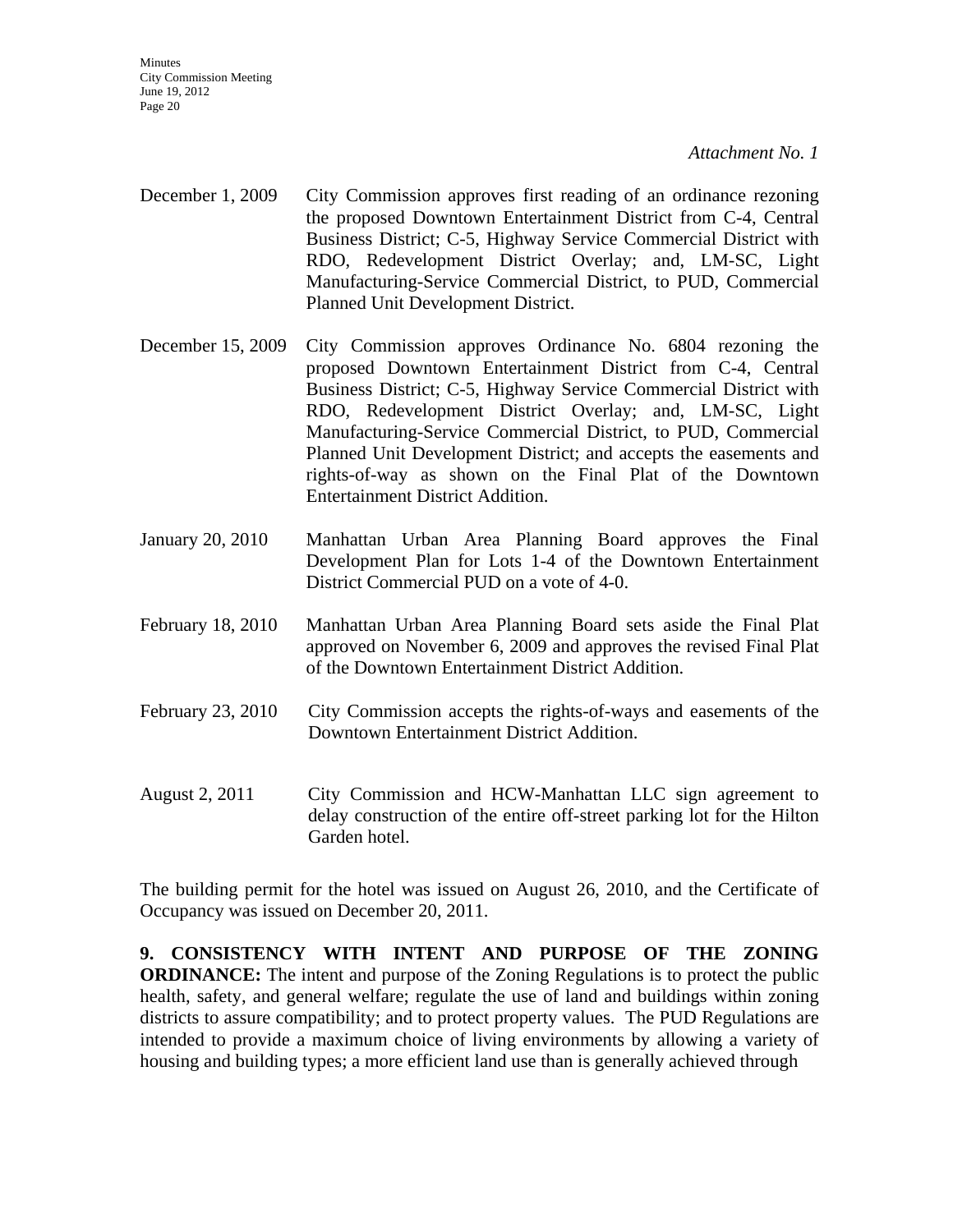conventional development; a development pattern that is in harmony with land use density, transportation facilities and community facilities; and a development plan which addresses specific needs and unique conditions of the site which may require changes in bulk regulations or layout. The proposed amendment and Final Development Plan are consistent with the intent and purposes of the Zoning Regulations, and the intent of the PUD Regulations.

The PUD is an extension of the C-4 District, which is the primary commercial center of the community and is designed to provide for a broad range of retail shopping facilities, services, and cultural activities, including residential with no off-street parking requirements.

### Proposed Amendment

The proposed mixed use building is consistent with the Downtown Entertainment District and is an appropriate mix of uses consistent with the intent and purpose of the Manhattan Zoning Regulations and the Downtown Entertainment PUD.

**10. RELATIVE GAIN TO THE PUBLIC HEALTH, SAFETY AND WELFARE THAT DENIAL OF THE REQUEST WOULD ACCOMPLISH, COMPARED WITH THE HARDSHIP IMPOSED UPON THE APPLICANT:** There appears to be no relative gain to the public that denial would accomplish. Minimal impact on the public is expected as a result of traffic and storm water. Transportation and storm water proposals are consistent with the policies of the City. Denial of the amendment would be a hardship on the owner because no adverse effects on the public are expected.

**11. ADEQUACY OF PUBLIC FACILITIES AND SERVICES:** Adequate public streets, sanitary sewer and storm sewer, fire hydrants, streets, and sidewalks are provided.

**12. OTHER APPLICABLE FACTORS:** There are no other applicable factors.

**13. STAFF COMMENTS:** All provisions of Ordinance No. 6804 that are not in conflict with this amendment shall remain in force. Condition 4, in Ordinance No. 6804, is modified regarding exempt signage due to updating of the sign provisions for exempt signage since 2009 when the PUD was approved.

City Administration recommends approval of a proposed amendment of Ordinance No. 6804 and the amended Final Development Plan of Lot 4, Downtown Entertainment District Commercial Planned Unit Development District for modifications to the existing Hilton Garden Inn's off-street parking lot including reduction of the number of off-street parking spaces and landscape plan, and adding a proposed four-story mixed use building,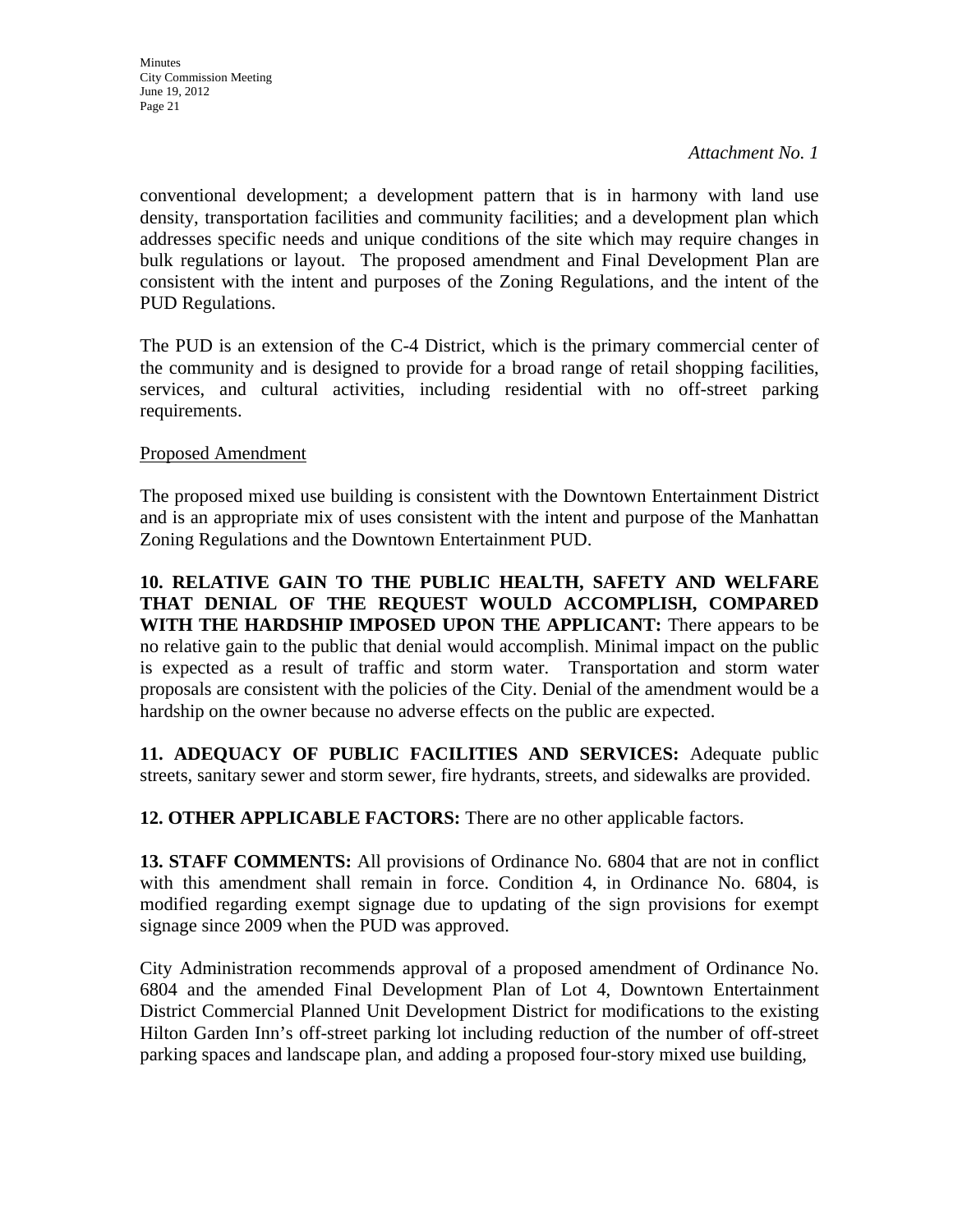subject to the following condition:

1. Signs shall be provided as proposed in the application documents, and shall allow for exempt signage described in Article VI, Section 6-104  $(A)(1), (2), (4), (5), and (7)$ ; and, Section 6-104 (B)(2) and B(5), of the Manhattan Zoning Regulations.

### **ALTERNATIVES:**

- 1. Recommend approval of the proposed amendment of Ordinance No. 6804 and the amended Final Development Plan of Lot 4, Downtown Entertainment District Commercial Planned Unit Development District for modifications to the existing Hilton Garden Inn's off-street parking lot including reduction of the number of offstreet parking spaces and landscape plan, and adding a proposed four-story mixed use building, stating the basis for such recommendation.
- 2. Recommend denial of the proposed amendment of Ordinance No. 6804 and the amended Final Development Plan of Lot 4, Downtown Entertainment District Commercial Planned Unit Development District for modifications to the existing Hilton Garden Inn's off-street parking lot including reduction of the number of offstreet parking spaces and landscape plan, and adding a proposed four-story mixed use building, stating the specific reasons for denial.
- 3. Table the proposed Amendment to a specific date, for specifically stated reasons.

### **POSSIBLE MOTION:**

The Manhattan Urban Area Planning Board recommends approval of the proposed amendment of Ordinance No. 6804 and the amended Final Development Plan of Lot 4, Downtown Entertainment District Commercial Planned Unit Development District for modifications to the existing Hilton Garden Inn's off-street parking lot including reduction of the number of off-street parking spaces and landscape plan, and adding a proposed four-story mixed use building, based on the findings in the Staff Report, subject to the one condition of approval recommended by City Administration.

**PREPARED BY:** Steve Zilkie, AICP, Senior Planner.

**DATE:** May 2, 2012.

12006}SR}AmendLot4DwntwnEntDistPUD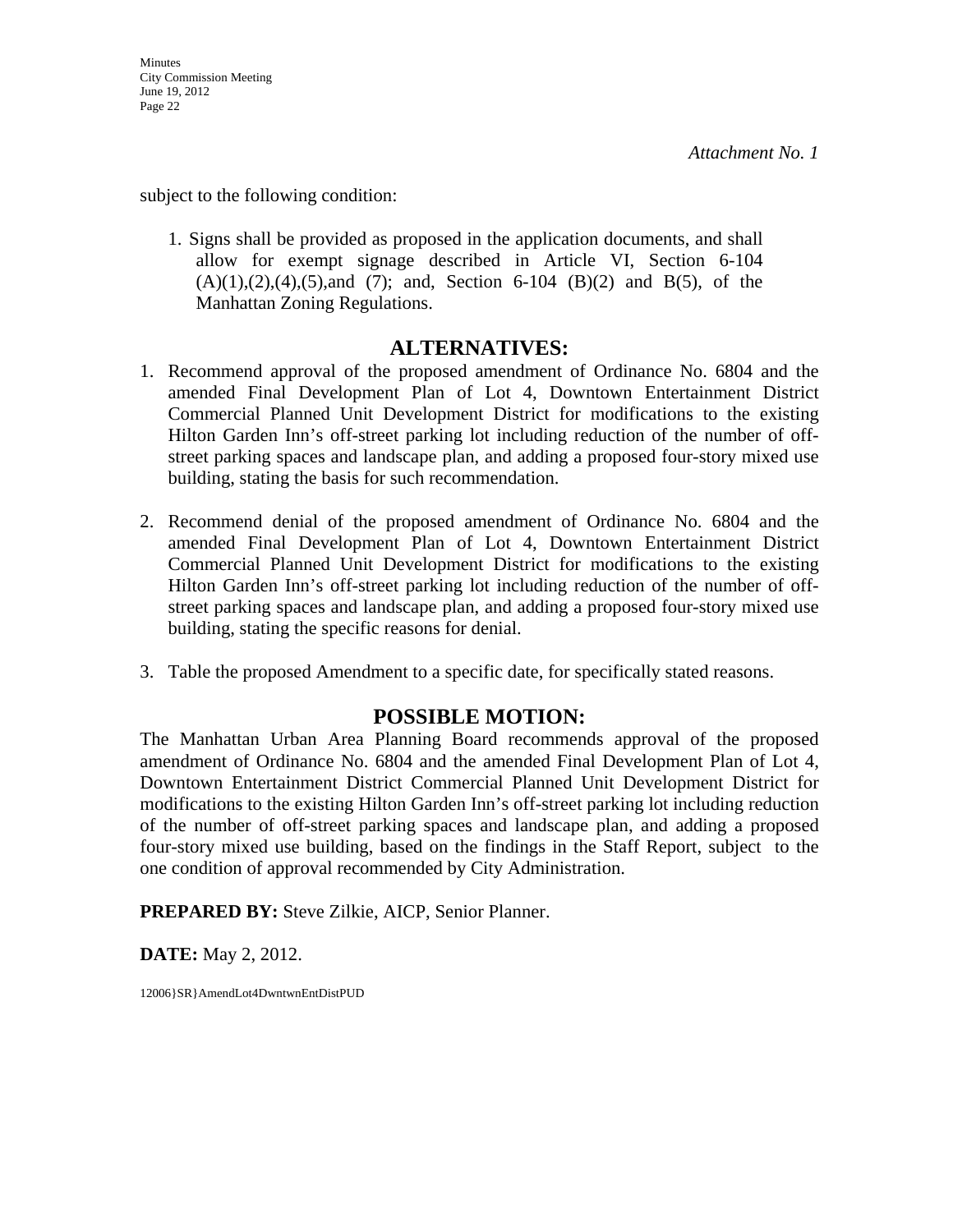

**INTER-OFFICE MEMORANDUM**

| DATE:                | May 25, 2012                                                                                                                                   |
|----------------------|------------------------------------------------------------------------------------------------------------------------------------------------|
| TO:                  | Manhattan Urban Area Planning Board                                                                                                            |
| <b>MEETING DATE:</b> | <b>June 4, 2012</b>                                                                                                                            |
| <b>FROM:</b>         | Chad Bunger, AICP, CFM, Planner II                                                                                                             |
| RE:                  | Amend Manhattan Zoning Regulations to Modify<br>Provisions for Driveways Located in Front of Single-<br><b>Family and Two-Family Dwellings</b> |

### **BACKGROUND**

Article VII of the Manhattan's Zoning Regulations addresses driveways, parking lots, offstreet parking and loading requirements for all properties within the City. Section 7-102(C) currently restricts the amount of paving in the front yard area for residential properties in residential districts by requiring that at least seventy-five percent (75%) of the area between the front property line and a line parallel to the front lot line drawn through a point which is on the side of the house furthest from the front lot line, yet still facing the front lot line, is maintained as landscaped open space.Residential structures containing no more than two (2) dwellings can have a driveway that exceeds this minimum landscape area as long as the driveway is no wider than twenty-four (24) feet, nor larger than 960 square feet in area.

The intent of Section 7-102(C) is to limit the amount of driveway paving located between the street and a residential structure, no matter if it's a single-family, two-family, or multiple-family structure, in order to maintain a minimum area of landscaped open space and to prevent the front yard area from becoming an off-street parking lot.

While the regulation applies city-wide, except for properties in the TNO, Traditional Neighborhood Overlay, M-FRO, Multi-Family Redevelopment Overlay Districts, and PUD, Planned Unit Development Districts, the original purpose of the regulation was to address areas in the older Ward Districts that were being converted from owner occupied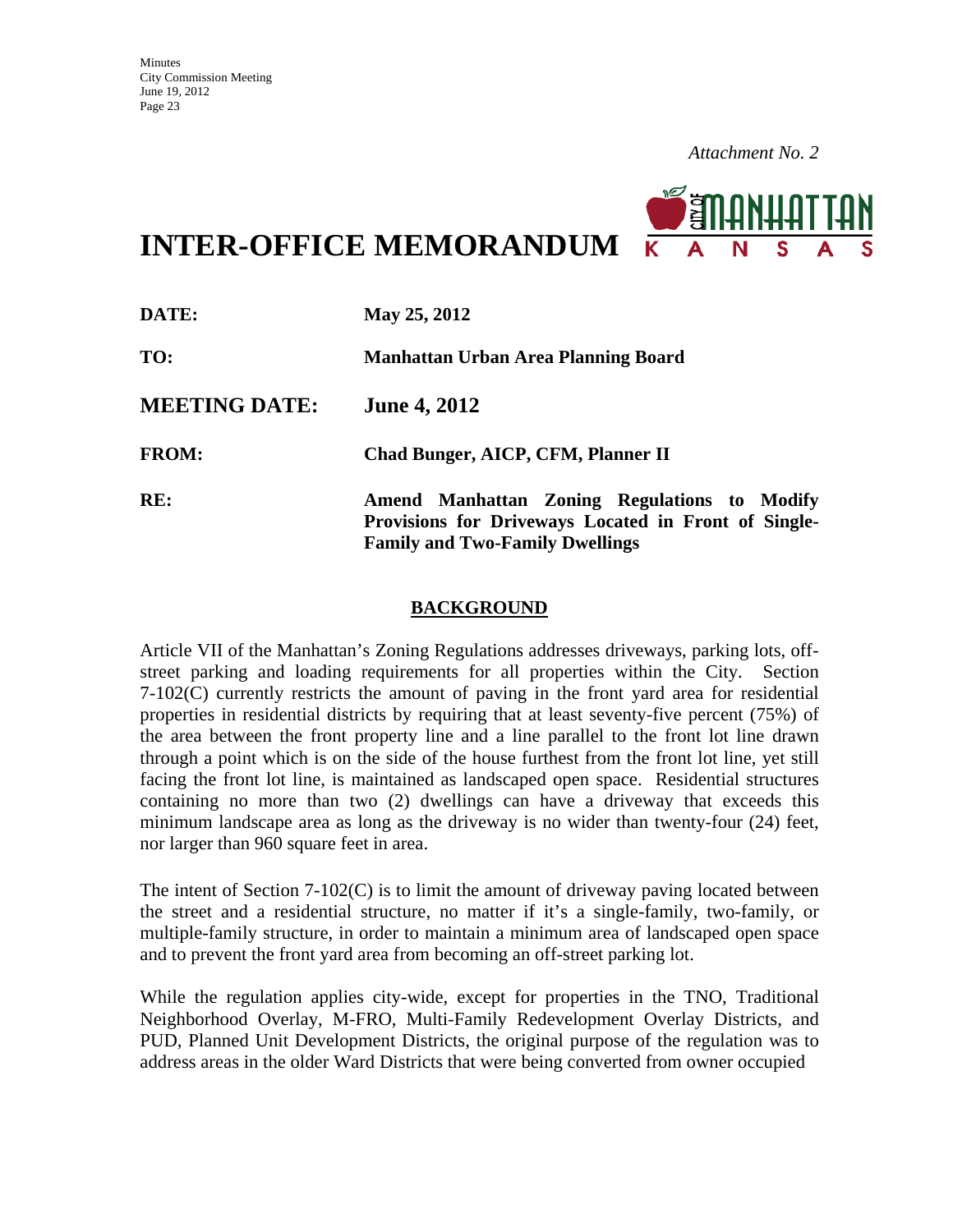single-family dwellings, to single-family rental units, two-family and multiple-family apartments and replacing landscaped front yards with off-street parking lots. The current language of the regulations reflects the typical residential home on a residential lot in the older Ward Districts; which have consistent front yard setbacks along a street, have few if any changes in the front façade depths of the house and with parking typically being located to the side or in the rear yard off of a public alley.

Since the mid 1980's, when this specific section was adopted; building designs, subdivision designs and home owner's expectations of single-family and two-family homes have substantially changed compared to the older homes in the Ward Districts and other older subdivisions, which was the emphasis of the existing regulations. Newer homes tend to have varying front façade depths, two or three-car wide attached garages facing the street, or being side-loaded, and driveways that are sometimes wider than the attached garage to accommodate an additional vehicle, RV trailers, boats, etc. Modern subdivisions are not designed with public alleys to the rear of lots to provide garage access. The current regulations can make it difficult to provide a driveway to a singlefamily home with a three-car wide garage in a new residential subdivision, and on cul-desacs, unless the lot is very large and the 75% landscape open space requirement can be met.

To vary from the current provisions of Section 7-102 (C), a Variance request is required to be approved by the Board of Zoning Appeals. In recent years, the Board of Zoning Appeals has considered and approved a number of requests to increase the maximum width of a paved driveway and to decrease the required minimum amount of landscaped open space in front of the house for unique or extreme driveway proposals.

Several citizens, developers, and members of the Board of Zoning Appeals have suggested that the regulation needs to be revised to provide more flexibility to address the changing trends in homes and driveways that are built today.

City Administration has been working on proposed revisions to Article VII, Off-Street Parking and Loading and Article XIV, Administration, that reflect current trends of driveway designs for single-family and two-family developments. The Manhattan Urban Area Planning Board held four (4) work sessions on the topic to discuss the issue, and review various options. City Administration also held an informational meeting with the Flint Hills Area Builders Association on February 28, 2012, to discuss the issue and get input and suggestions on draft revisions. At the March 5, 2012 Planning Board work session, City Administration presented proposed amendments of Section 7-102(C) and Section 14-604 for its review. The Planning Board reviewed these proposals, made comments and suggestions and requested a formal public hearing be held to begin the Zoning Regulation amendment process.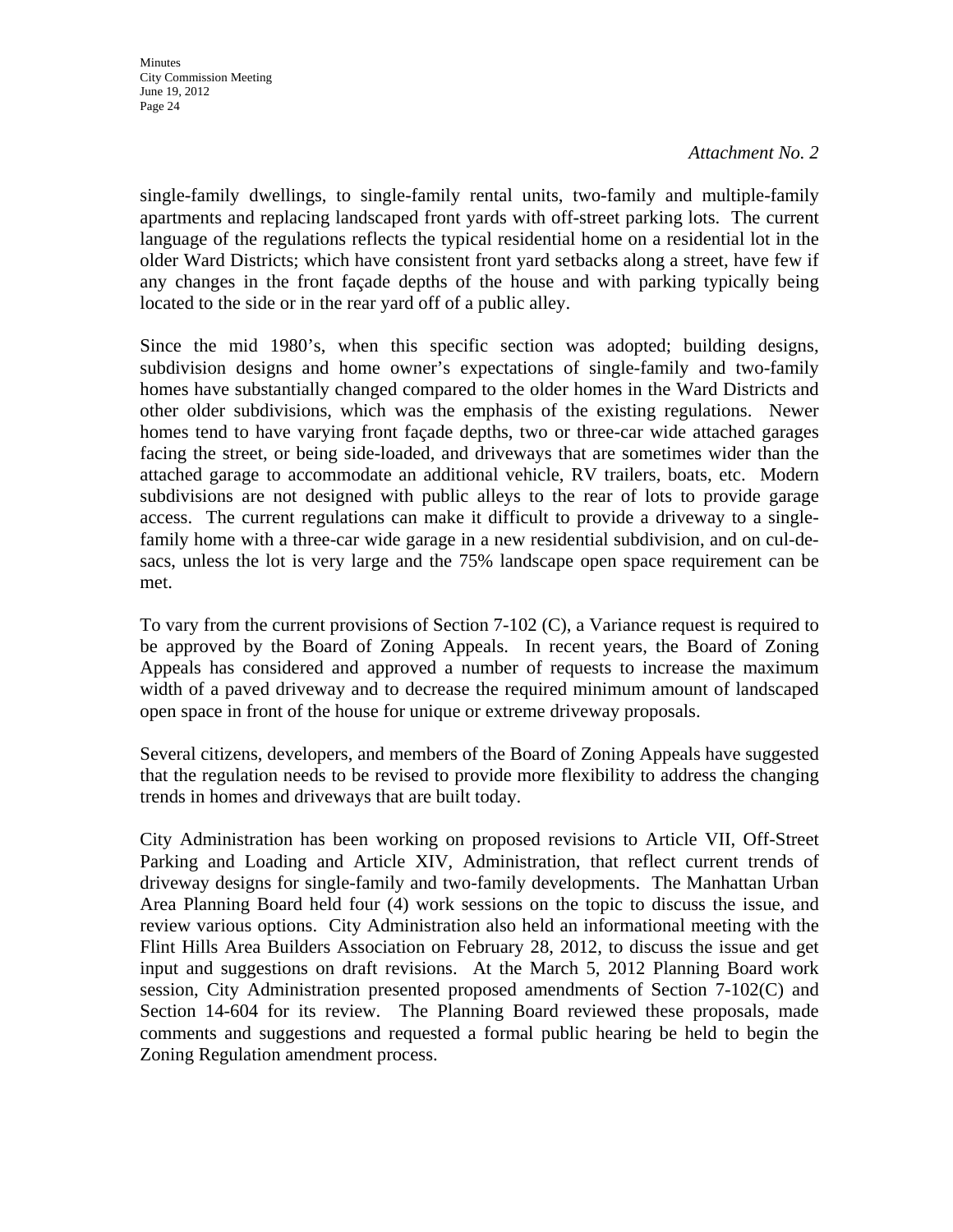**Minutes** 

June 19, 2012 Page 25

City Commission Meeting

### **Proposed Amendments for Driveways Located in Front of Single-family and Two-Family Dwellings**

The proposed amendments include the following:

- 1. Modify Article VII, Off-Street Parking Loading, Section 7-102(C) to change how driveways in front of single-family and two-family dwellings are regulated, and;
- 2. Add to the list of authorized Exceptions in Article VIX, Section 14-604 to include any of the front yard restrictions in Article VII Off-Street Parking and Loading, Section 7-102 (C)  $(2) - (4)$  pertaining to driveways, parking and landscaping in front of single-family and two-family dwellings.

### **Article VII – Front Yard Driveways**

The proposed amendments to Section 7-102(C) represent significant changes to the regulations for driveways of residential dwellings containing no more than two-dwelling units.

Front-loaded Garages. Permitted driveway widths are determined by the number of vehicles bays in an attached garage or carport. All residential dwellings containing no more than two-dwelling units are allowed at least a twenty-four (24) foot wide driveway, (i.e. houses with no garage/carport, one-car wide, or two-car wide garage/carports). Any rear-loaded attached garage/carports, or any detached garages/carports, regardless of their width may have a 24 foot wide driveway in front of the house. If an attached front-loaded garage or carport has three (3) garage bays, the maximum driveway width is thirty-six (36) feet. The proposed amendments limit the width, but not the maximum area of a driveway for a single-family or two-family dwelling.

Side-loaded Garages and Circle Drives. The proposed amendments establish driveway widths for side-loaded garages, and establish provisions for construction of circle driveways for single-family houses.

A driveway can exceed the proposed maximum width standards if at least seventy-five percent (75%) of the area between the front property line and a line parallel to the front lot line drawn through a point which is on the side of the house furthest from the front lot line, yet still facing the front lot line, excluding the principal structure, is maintained as open landscape area.

### **Article XIV - Exceptions**

The proposed amendment to Article XIV, allows a property owner to apply for an Exception with the Board of Zoning Appeals (BZA), instead of the current requirement to apply for a Variance, to allow a driveway wider than the proposed width standards and to decrease the minimum required front yard landscape area, as described above. The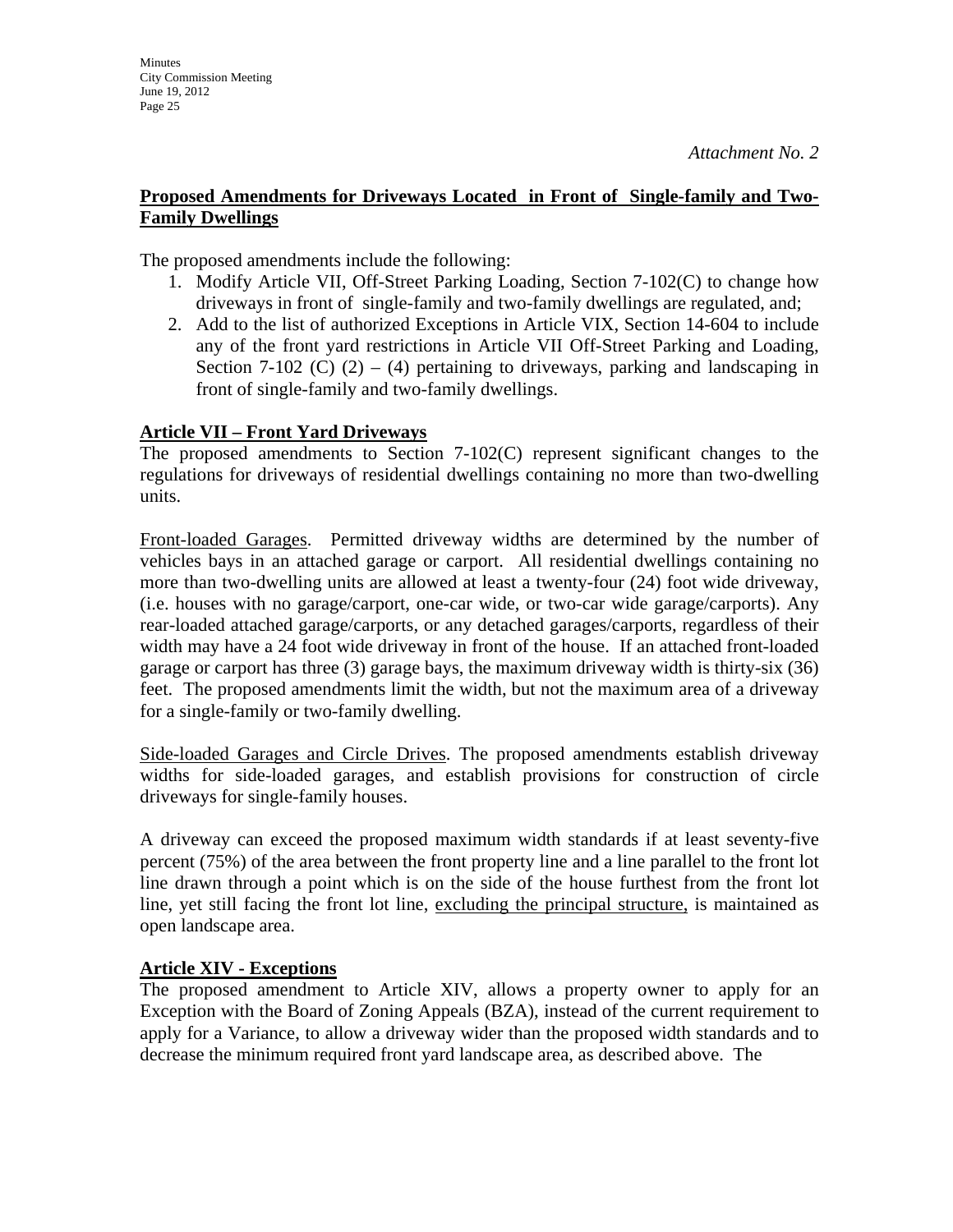standards used by the BZA to consider Exceptions are less stringent and easier to meet compared to the standards for Variances. Exception standards primarily focus on impacts on adjacent properties and the general public, and if strict application of the regulation is unreasonable. The proposed amendment to Article XIV, Section 14-604 adds any of the front yard restrictions in Section 7-102(C) pertaining to driveways, parking and landscaping in front of single-family and two-family dwellings to the list of authorized Exceptions.

### **AMENDMENTS TO THE TEXT OF THE ZONING REGULATIONS**

When a proposed amendment results in a change to the text of the Zoning Regulations, the report from the Planning Staff shall contain a statement as to the nature and effect of the proposed amendment, and determinations as to the following four standards:

### **Whether Such Change Is Consistent With The Intent And Purpose Of The Zoning Regulations**

The intent of the Manhattan Zoning Regulations is to protect the public health, safety and general welfare and to protect property values. The current regulations were adopted to prevent single-family homes in the Ward Districts and homes that were being converted to two-family and multiple-family dwellings from having the front yards converted to offstreet parking lots. The regulations apply City wide, with the exception of the TNO, Traditional Neighborhood Overlay District, M-FRO, Multi-Family Redevelopment Overlay District, and PUD, Planned Unit Development Districts. The current regulations were not envisioned for today's housing trends, with multiple car attached garages, varying front façade depths, extra driveway areas for additional cars and trailers, and modern subdivisions.

For various reasons, several homes have been constructed with driveways that do not conform to the current requirements of Section  $7-102(C)$ . It is apparent that these driveways have not adversely impacted the public health, safety or general welfare or impacted property values, and reflect the changing expectations of home owners. In addition, the Board of Zoning Appeals has approved the majority of the variance requests from the current regulations, to increase driveway pavement area and/or widths and reduce front yard landscaped open space.

The proposed amendments are consistent with the intent and purpose of the Manhattan Zoning Regulations and are envisioned to bring a majority of these existing driveways into conformance with the Zoning Regulations and respond to single-family and two-family housing trends for future residential developments.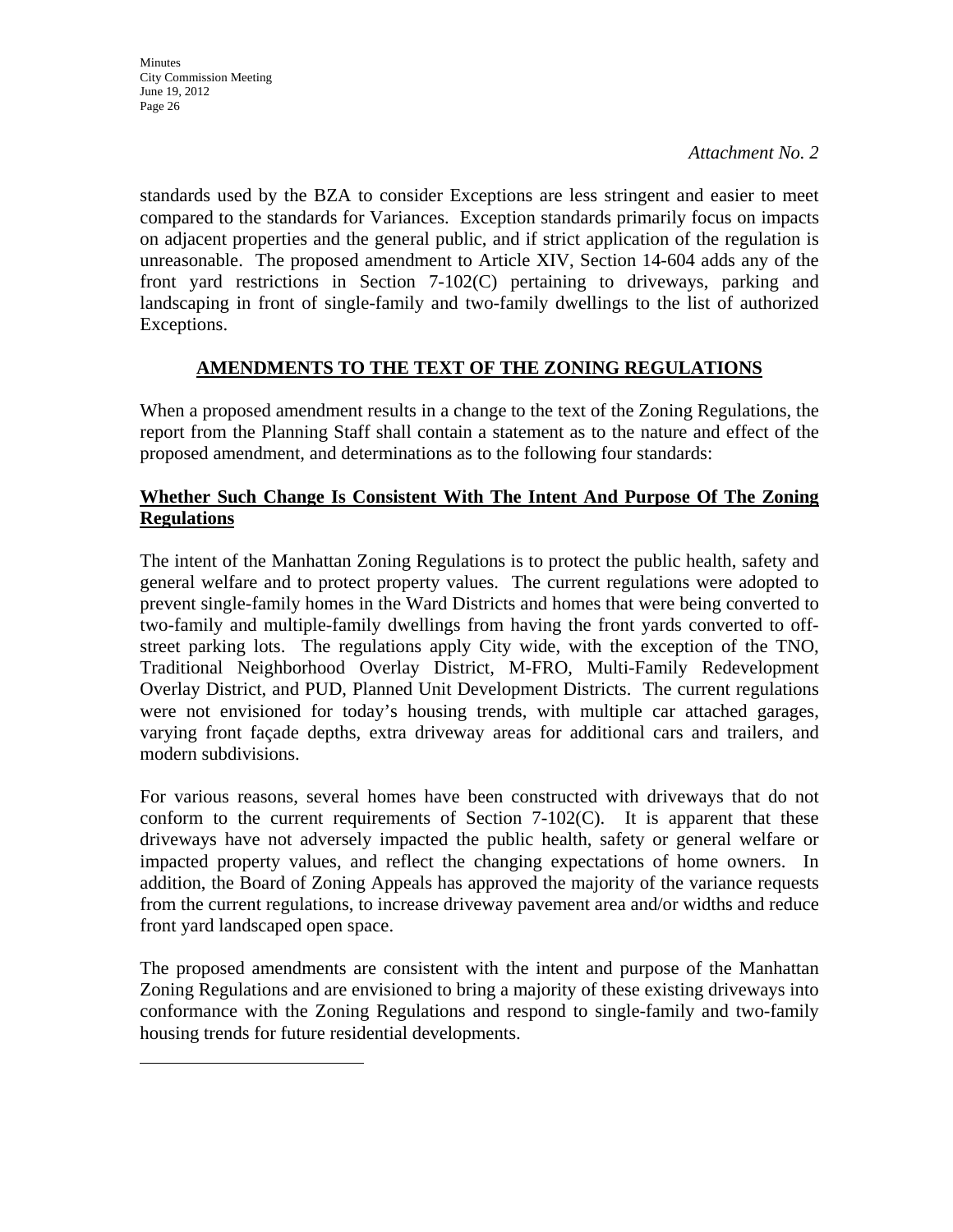### **Areas Which Are Most Likely To Be Directly Affected By Such Change And In What Way They Will Be Affected**

The proposed amendments to Article VII and XIV would apply equally throughout the City to all single-family, single-family attached and two-family dwellings, except those zoned PUD - Planned Unit Development, TNO - Traditional Neighborhood Overlay District, and M-FRO - Multiple-Family Redevelopment Overlay District. The PUD, TNO, and M-FRO Districts have separate provisions that address the width and location of driveways associated with residential uses and the required amount of landscaped open space in front of residential structures.

City Administration carefully considered the impacts that these proposed amendments may have on residential areas around the City that are in transition from primarily owneroccupied housing, to rental housing. The proposed amendments are designed to address changing expectations with home designs and construction standards found in many newer residential developments, while maintaining the front yard landscaped open space in older and transitional residential neighborhoods that typically have smaller lots.

The proposed amendments are similar to the current regulations in that the definition of the front yard area remains unchanged. Also, Single-family and Two-family dwellings with no garage, or having a front-loaded one-car attached garage or two-car attached garage, are permitted to have at least a twenty-four (24) foot wide driveway, which is identical to the existing regulations. The amendments add more flexibility in layout and design of driveways by controlling widths, but not the total area of front yard driveways. The amendments also provide standards to address the newer side-loaded garages, as well as establish minimum standards for circle drives *(see proposed Section 7-102(C)(3) and (4)).* 

### **Whether The Proposed Amendment Is Made Necessary Because Of Changed Or Changing Conditions In The Areas And Zoning Districts Affected, Or In The City Planning Area, Generally, And If So, The Nature Of Such Changed Or Changing Conditions**

The current requirements for driveways for residential uses in residential districts were adopted in the mid 1980's. The regulations were created to address the loss of landscaped front yards associated with single-family and two-family homes in the older neighborhoods that were being converted to rental units and/or multiple-family structures and for new apartment buildings in which parking lots were being constructed in the front yard area. These residential areas were primarily built in the 1920's – 1960's and generally have similar site design characteristics, such as small lots, the presence of alleys and off-street parking in the rear yard, or narrow driveways off the street leading to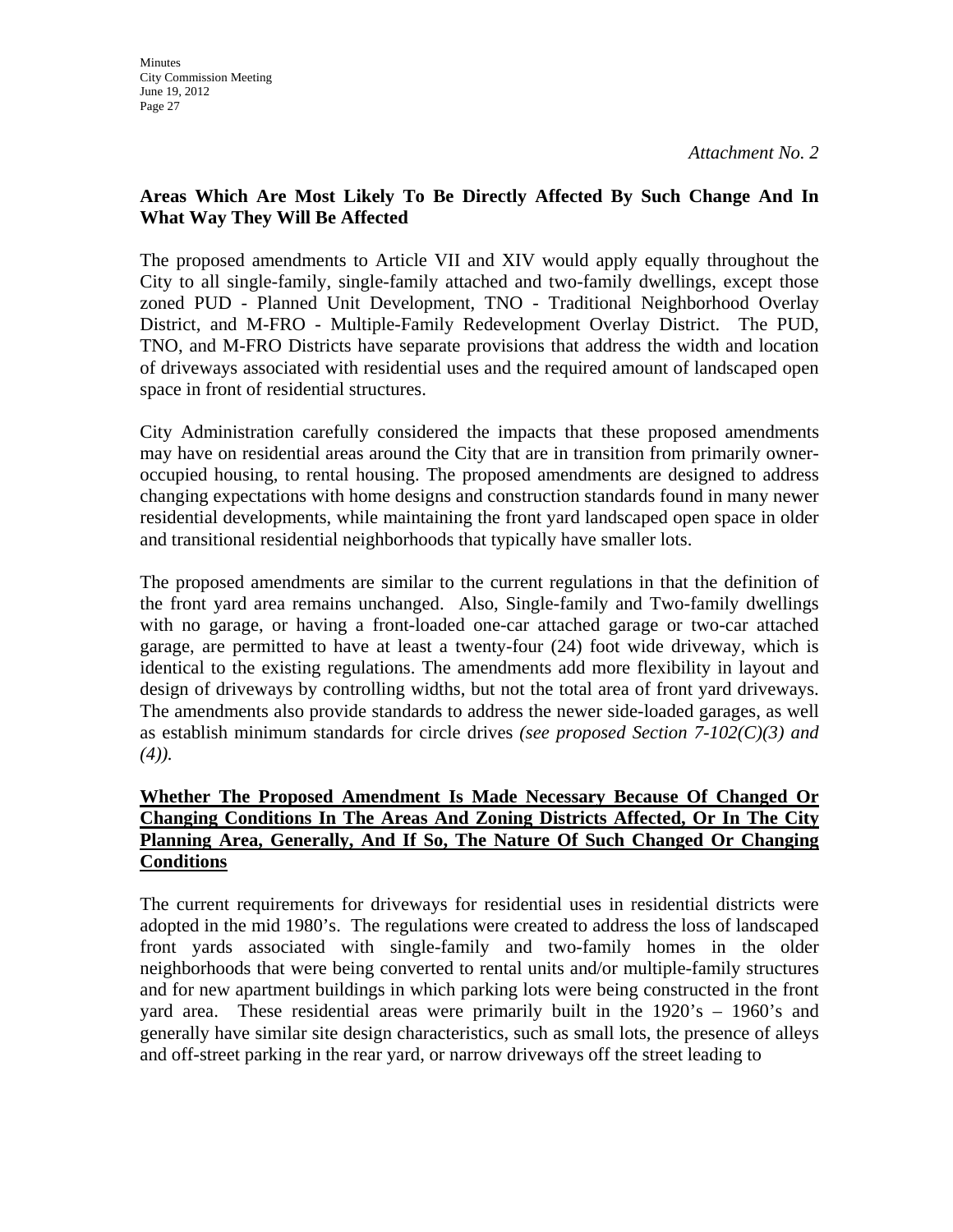attached or detached garages, and homes with simpler and less variation in the front façade depth. Although the intended purpose was focused on addressing driveways, parking lots and loss of green space in the older neighborhoods with smaller lots, the regulation applies throughout the City.

The current regulations did not anticipate the current trends in single-family and twofamily developments in newer, larger lot areas. Homes in these areas typically have front or side-loaded attached garages, many with three-bays, driveways wider than the garage to accommodate additional vehicles and/or trailers, no alleys and no parking in the rear yard, and architectural styles having more depth changes in the front façade. These current design trends generally do not easily conform to the requirements of the current regulations in Article VII.

The proposed amendments to Article VII and XIV are necessary due to the changing trends in the design homes in newer subdivisions with generally larger lots and the change in buyer expectations. The proposed amendments are designed to bring some existing driveways for single-family, single-family attached and two-family dwellings into conformance and accommodate the changing trends in new developments, while ensuring that houses in smaller lot areas, transitioning from owner-occupied to rental units, do not replace the front yard landscape areas with an excessive amount of paving. In addition, the amendments will help reduce the number of cases that would need to go to the Board of Zoning Appeals, and for cases that do go before the BZA, the less stringent review standards for Exceptions will apply, instead of the Variance standards.

### **Whether Such Change Is Consistent With The Intent And Purpose Of The Policies And Goals As Outlined In The Adopted Comprehensive Plan Of The City**

The Zoning Regulations implement the Comprehensive Plan, its goals, objectives, and policies. The Comprehensive Plan is more general in nature and does not specify administrative site planning and construction details such as those addressed by the proposed amendments. However, the proposed amendments ensure that the general policies in the Comprehensive Plan are implemented consistent with legal requirements.